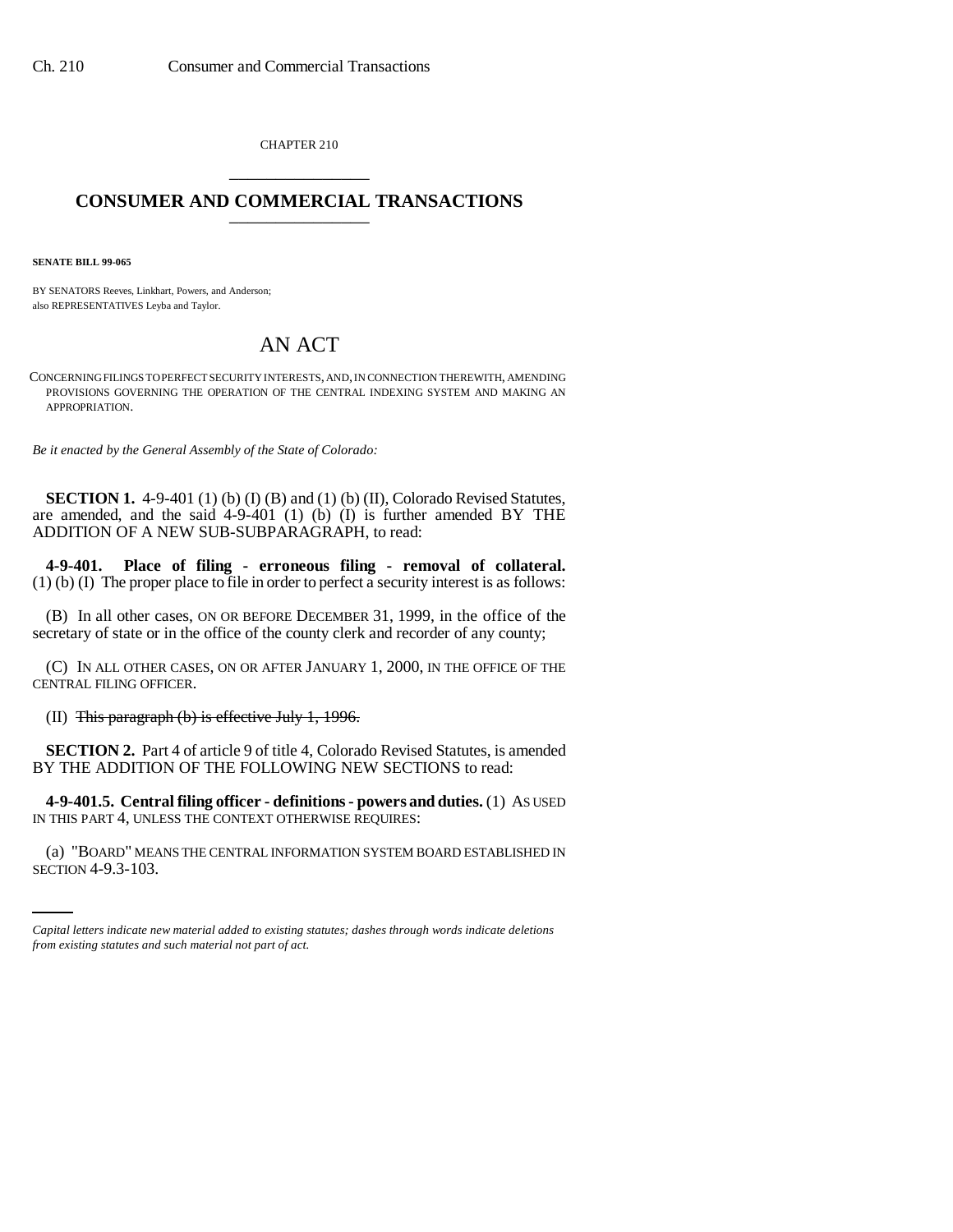(b) "CENTRAL FILING OFFICER" MEANS THE DESIGNEE OF THE BOARD.

(c) "FILING OFFICER" MEANS EITHER THE CENTRAL FILING OFFICER OR THE COUNTY CLERK AND RECORDER OF ANY COUNTY.

(2) EXCEPT TO THE EXTENT OTHERWISE PROVIDED IN SECTION  $4-9-401$  (1) (b) (I) (A), EFFECTIVE JANUARY 1, 2000, THE CENTRAL FILING OFFICER SHALL:

(a) RECEIVE DOCUMENTS PRESENTED FOR FILING PURSUANT TO THIS PART 4 AND ARTICLE 9.5 OF THIS TITLE;

(b) CONCLUDING NO LATER THAN JULY 1,2000, ASSEMBLE A COMPLETE DATABASE PURSUANT TO SECTION 4-9-414;

(c) MAINTAIN THE CENTRAL DATABASE AND THE CENTRAL INDEX AND CARRY OUT ALL OTHER DUTIES AND FUNCTIONS OF THE CENTRAL FILING OFFICER UNDER THIS PART 4 AND ARTICLES 9.3 AND 9.5 OF THIS TITLE; AND

(d) CHARGE FEES, WHICH SHALL BE DETERMINED AND COLLECTED PURSUANT TO SECTION 4-11-102, FOR FILING DOCUMENTS AND MAKING CERTIFICATES AS REQUIRED WHEN ACTING PURSUANT TO THIS PART 4 AND ARTICLES 9.3 AND 9.5 OF THIS TITLE.

(3) (a) THE CENTRAL FILING OFFICER SHALL, ON AND AFTER JANUARY 1, 2000, EXECUTE, ADMINISTER, PERFORM, AND ENFORCE THE RIGHTS, POWERS, DUTIES, FUNCTIONS, AND OBLIGATIONS VESTED PRIOR TO JANUARY 1, 2000, IN THE SECRETARY OF STATE AND, EXCEPT WITH RESPECT TO FILINGS UNDER SECTION 4-9-401 (1) (b) (I)(A), IN EACH COUNTY CLERK AND RECORDER, CONCERNING THE FILING AND MAINTAINING OF RECORDS PERTAINING TO SECURITY INTERESTS UNDER PART 4 OF ARTICLE 9 OF THIS TITLE AND UNDER ARTICLES 9.3 AND 9.5 OF THIS TITLE. ON JANUARY 1, 2000, ALL EMPLOYEES OF THE SECRETARY OF STATE WHOSE PRINCIPAL DUTIES ARE CONCERNED WITH THE DUTIES AND FUNCTIONS TO BE PERFORMED BY THE CENTRAL FILING OFFICER AND WHOSE EMPLOYMENT BY THE CENTRAL FILING OFFICER IS DEEMED NECESSARY BY THE CENTRAL FILING OFFICER TO CARRY OUT THE PURPOSES OF THIS PART 4 AND OF ARTICLES 9.3 AND 9.5 OF THIS TITLE SHALL BE TRANSFERRED TO THE CENTRAL FILING OFFICER AND SHALL BECOME EMPLOYEES THEREOF. SUCH EMPLOYEES SHALL RETAIN ALL RIGHTS TO THE STATE PERSONNEL SYSTEM AND RETIREMENT BENEFITS UNDER THE LAWS OF THIS STATE, AND THEIR SERVICES SHALL BE DEEMED TO HAVE BEEN CONTINUOUS. ALL TRANSFERS AND ANY ABOLISHMENT OF POSITIONS IN THE STATE PERSONNEL SYSTEM SHALL BE MADE AND PROCESSED IN ACCORDANCE WITH STATE PERSONNEL SYSTEM LAWS AND RULES.

(b) EXCEPT AS OTHERWISE PROVIDED IN SECTION 4-9-414 (1), ON JANUARY 1, 2000, ALL ITEMS OF PROPERTY, REAL AND PERSONAL, INCLUDING OFFICE FURNITURE AND FIXTURES, BOOKS, DOCUMENTS, AND RECORDS OF THE SECRETARY OF STATE PERTAINING TO THE DUTIES AND FUNCTIONS TRANSFERRED TO THE CENTRAL FILING OFFICER, SHALL BE TRANSFERRED TO THE CENTRAL FILING OFFICER AND SHALL BECOME THE PROPERTY THEREOF.

(c) ON OR AFTER JANUARY 1, 2000, WHENEVER THE SECRETARY OF STATE IS REFERRED TO OR DESIGNATED BY ANY CONTRACT OR OTHER DOCUMENT ENTERED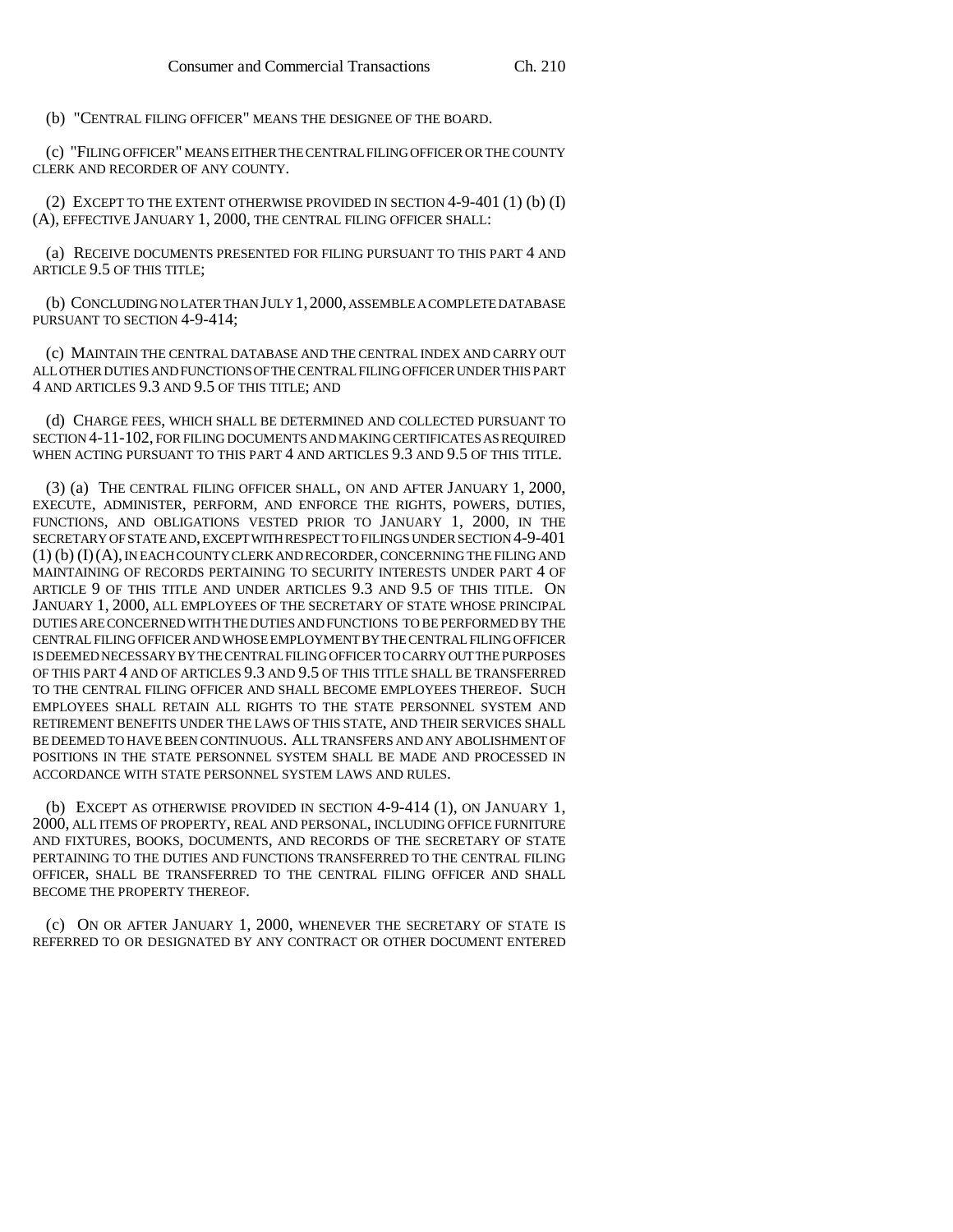INTO PRIOR TO JANUARY 1, 2000, TO WHICH THE SECRETARY OF STATE IS A PARTY IN CONNECTION WITH THE DUTIES AND FUNCTIONS TO BE PERFORMED BY THE CENTRAL FILING OFFICER, SUCH REFERENCE OR DESIGNATION SHALL BE DEEMED TO REFER TO OR DESIGNATE THE BOARD. ALL CONTRACTS ENTERED INTO BY THE SECRETARY OF STATE PRIOR TO JANUARY 1, 2000, IN CONNECTION WITH THE DUTIES AND FUNCTIONS TO BE PERFORMED BY THE CENTRAL FILING OFFICER ARE HEREBY VALIDATED, WITH THE BOARD SUCCEEDING TO ALL THE RIGHTS AND OBLIGATIONS OF SUCH CONTRACTS. ANY APPROPRIATIONS OF FUNDS FROM PRIOR FISCAL YEARS OPEN TO SATISFY OBLIGATIONS INCURRED UNDER SUCH CONTRACTS ARE HEREBY TRANSFERRED AND APPROPRIATED TO THE BOARD FOR THE PAYMENT OF SUCH OBLIGATIONS.

**4-9-401.6. Fees - central filing office cash fund.** (1) THE CENTRAL FILING OFFICER SHALL NOT FILE FOR RECORD ANY DOCUMENT OR DO ANY SUCH OFFICIAL WORK UNTIL THE FEE OR SUM ESTABLISHED TO BE COLLECTED THEREFOR HAS FIRST BEEN PAID.

(2) THE CENTRAL FILING OFFICER IS AUTHORIZED TO MAINTAIN AN ACCOUNTS RECEIVABLE SYSTEM FOR THE COLLECTION OF FEES CHARGED FOR PAPERS OFFICIALLY EXECUTED AND ALL OTHER OFFICIAL WORK THAT MAY BE DONE WHILE ACTING AS THE CENTRAL FILING OFFICER UNDER THIS PART 4 AND ARTICLES 9.3 AND 9.5 OF THIS TITLE.

(3) ALL FEES COLLECTED BY THE CENTRAL FILING OFFICER SHALL BE TRANSMITTED TO THE STATE TREASURER, WHO SHALL CREDIT THE SAME TO THE CENTRAL INFORMATION SYSTEM CASH FUND CREATED IN SECTION 4-9.3-105. ALL MONEYS CREDITED TO SUCH FUND SHALL BE USED AS PROVIDED IN SECTION 4-9.3-105 AND SHALL NOT BE DEPOSITED IN OR TRANSFERRED TO THE GENERAL FUND OF THIS STATE OR ANY OTHER FUND. THE MONEYS CREDITED TO THE CENTRAL INFORMATION SYSTEM CASH FUND SHALL BE AVAILABLE FOR APPROPRIATION BY THE GENERAL ASSEMBLY TO THE BOARD IN THE GENERAL APPROPRIATION BILL.

**SECTION 3.** 4-9-403 (1), (2), (3), and (4), Colorado Revised Statutes, are amended, and the said 4-9-403 is further amended BY THE ADDITION OF A NEW SUBSECTION, to read:

**4-9-403. What constitutes filing - duration of filing - effect of lapsed filing duties of filing officer.** (1) (a) Presentation for filing of a financing statement and tender of the filing fee or acceptance of the statement by the filing officer constitutes filing under this article.

(b) ON AND AFTER JANUARY 1, 2000, THE CENTRAL FILING OFFICER SHALL ENSURE THAT DOCUMENTS MAY BE PRESENTED FOR FILING BY FACSIMILE TRANSMISSION. AFTER FILING, ALL DOCUMENTS SO PRESENTED SHALL BE RETAINED IN A FORM THAT FACILITATES LOCATION AND REPRODUCTION OF A TRUE COPY OF ANY SUCH DOCUMENT.

(c) ON AND AFTER JANUARY 1, 2000, THE CENTRAL FILING OFFICER SHALL ENSURE THAT PRESENTATION FOR FILING MAY BE ACCOMPLISHED ELECTRONICALLY, WITHOUT THE NECESSITY FOR THE PRESENTATION OF A PHYSICAL ORIGINAL DOCUMENT OR THE IMAGE THEREOF, IF ALL REQUIRED INFORMATION IS INCLUDED AND READILY RETRIEVABLE FROM THE DATA TRANSMITTED. ALL ELECTRONIC FILINGS SHALL BE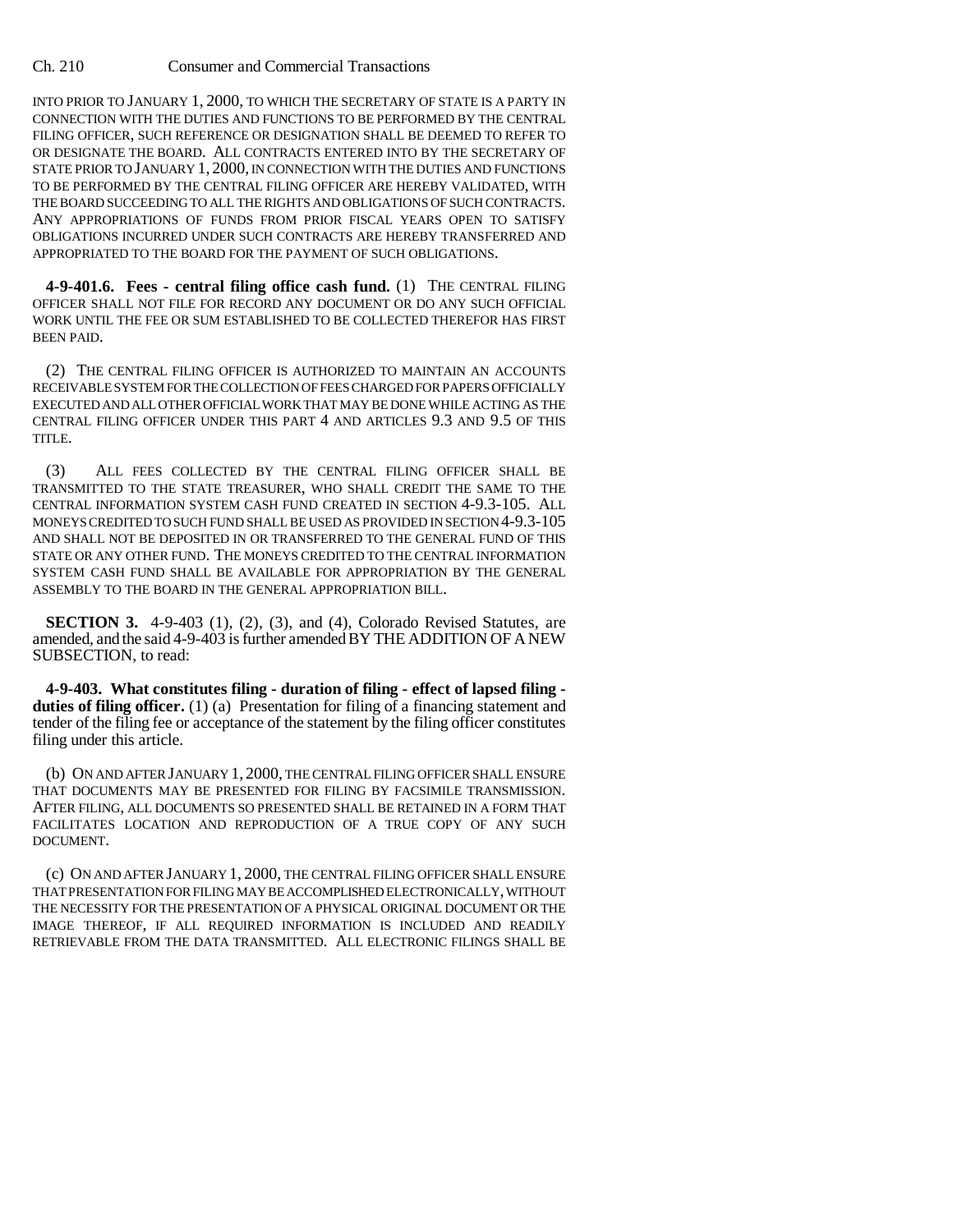RETAINED IN A FORM THAT FACILITATES LOCATION OF THE INFORMATION SO FILED AND PRODUCTION OF A TRUE AND ACCURATE PHYSICAL PRINTOUT OR OTHER REPRESENTATION OF THE INFORMATION SO FILED.

(d) THE CENTRAL FILING OFFICER IS HEREBY SPECIFICALLY AUTHORIZED TO ESTABLISH PREPAID ACCOUNTS, AN ELECTRONIC DEBIT SYSTEM, A SYSTEM FOR THE ACCEPTANCE OF CREDIT CARDS OR ELECTRONIC FUNDS TRANSFERS, OR ANY COMBINATION THEREOF.

(e) TO FACILITATE THE FILING OF DOCUMENTS IN THE OFFICE OF THE CENTRAL FILING OFFICER ELECTRONICALLY OR BY FACSIMILE TRANSMISSION, THE CENTRAL FILING OFFICER IS HEREBY SPECIFICALLY AUTHORIZED TO ADOPT, BY RULE, TECHNICAL STANDARDS GOVERNING SUCH FILINGS AND TO REJECT DOCUMENTS THAT DO NOT COMPLY WITH SUCH STANDARDS. SUCH STANDARDS MAY INCLUDE, WITHOUT LIMITATION, THE SPECIFICATION OF COMMERCIALLY AVAILABLE SOFTWARE OR THE DISSEMINATION OF SOFTWARE COMPATIBLE WITH THE CENTRAL FILING OFFICER'S RECEPTION, STORAGE, AND RETRIEVAL SYSTEM. WHERE NATIONAL STANDARDS ARE AVAILABLE AND HAVE BEEN PROMULGATED BY A RECOGNIZED PROFESSIONAL ORGANIZATION, THE CENTRAL FILING OFFICER SHALL CONSIDER AND MAY USE SUCH NATIONAL STANDARDS AS THE BASIS FOR THE RULES.

(f) NOTHING IN THIS SECTION SHALL BE CONSTRUED TO IMPLY THAT AN EFFECTIVE FILING MAY NOT BE MADE BY THE PRESENTATION OF A HARD COPY OF THE FINANCING STATEMENT, IN PROPER FORM, TO THE CORRECT FILING OFFICER. IT IS THE GENERAL ASSEMBLY'S INTENT THAT ELECTRONIC FILING BE AVAILABLE IN ADDITION TO, BUT NOT TO THE EXCLUSION OF, FILING BY TRADITIONAL METHODS.

(2) Except as provided in SECTION 4-9-412 AND IN subsection (6) of this section, a filed financing statement is effective for a period of five years from the date of filing. The effectiveness of a filed financing statement lapses on the expiration of the SUCH five-year period OR, IF APPLICABLE, THE FIVE-YEAR PERIOD SPECIFIED IN SECTION 4-9-412, unless a continuation statement is filed prior to the lapse IN THE FILING OFFICE SPECIFIED IN SECTION 4-9-401 AS THE FILING OFFICE THAT IS APPROPRIATE AS OF THE DATE THE CONTINUATION STATEMENT IS FILED. If a security interest perfected by filing exists at the time insolvency proceedings are commenced by or against the debtor, the security interest remains perfected until termination of the insolvency proceedings and thereafter for a period of sixty days or until expiration of the five-year period, whichever occurs later. Upon lapse the security interest becomes unperfected unless it is perfected without filing. If the security interest becomes unperfected upon lapse, it is deemed to have been unperfected as against a person who became a purchaser or lien creditor before lapse.

(3) (a) Subject to section 4-9-412 and paragraph (b) of this subsection (3), a continuation statement may be filed by the secured party within six months prior to the expiration of the five-year period specified in subsection (2) of this section. Any such continuation statement must identify the original statement by filing office, file number, and date of filing. Upon timely filing of the continuation statement, the effectiveness of the original statement is continued for five years after the last date to which the filing was effective OR, IF APPLICABLE, THE FIVE-YEAR PERIOD SPECIFIED IN SECTION 4-9-412, whereupon it lapses in the same manner as provided in subsection (2) of this section unless another continuation statement is filed prior to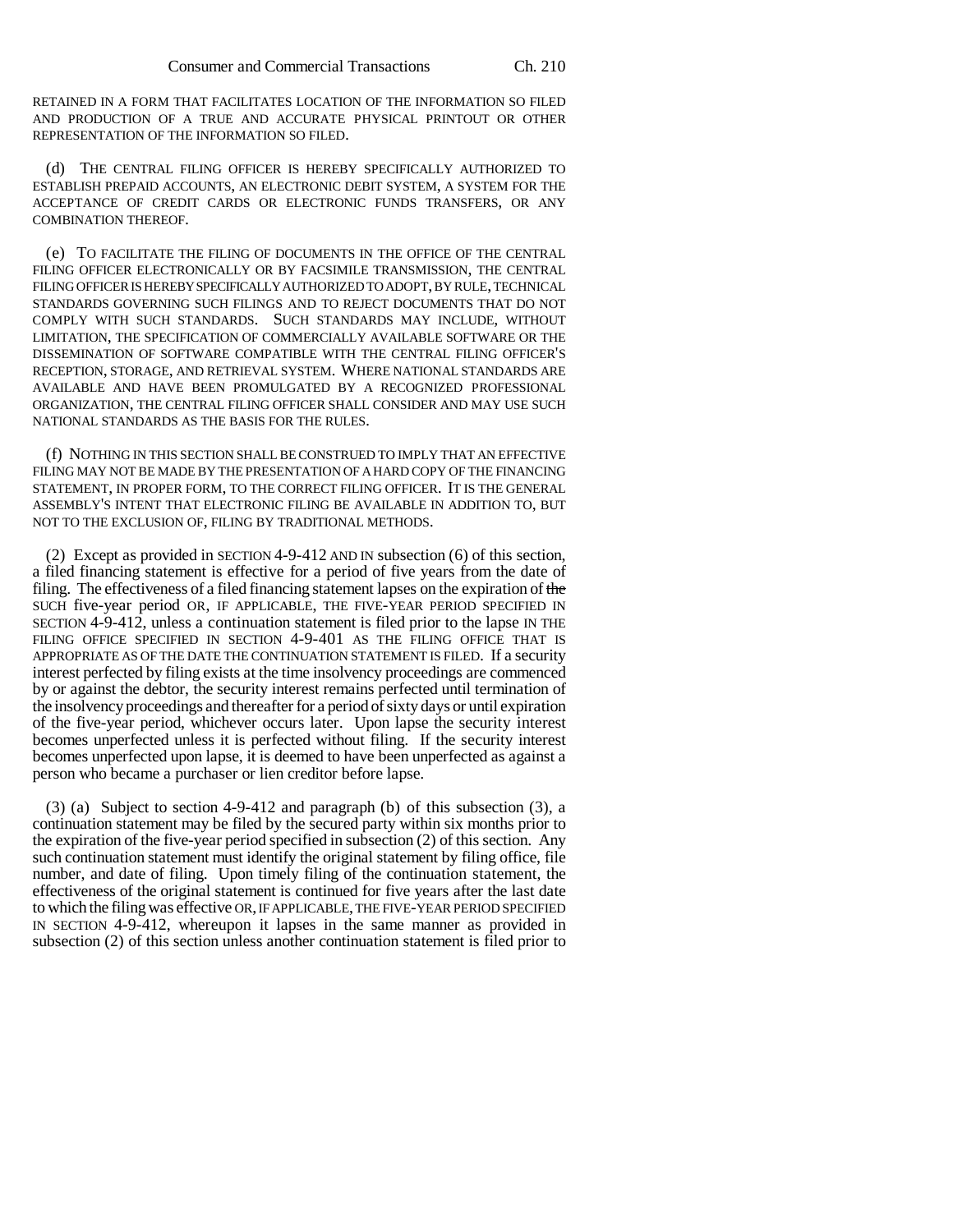such lapse. Succeeding continuation statements may be filed in the same manner to continue the effectiveness of the original statement. Unless a statute on disposition of public records provides otherwise and except as provided in subsection (6) of this section, the filing officer may remove a lapsed statement from the files and destroy it or a microfilm or other photographic record thereof after one year after the lapse. The filing officer shall so arrange matters, WHETHER by physical annexation of financing statements to continuation statements or other related filings or by other means, SO AS TO ENSURE that if he or she THE FILING OFFICER physically destroys the financing statements of a period more than five years past, those which have been continued by a continuation statement or which are still effective under subsection (6) of this section shall be retained. No continuation statement filed pursuant to this paragraph (a) on or after July 1, 1995, shall be ineffective solely because it failed to include a statement that the original financing statement is still effective.

(b) Any continuation statement filed on or after July 1, 1996, AND BEFORE JANUARY 1, 1998, including one that was perfected by filing with both the offices of the secretary of state and a county clerk and recorder, continues the perfection in all of the collateral listed on the filing. WITH RESPECT TO CONTINUATION STATEMENTS FILED ON OR AFTER JULY 1, 1996, AND BEFORE JANUARY 1, 1998, the filing of a single continuation statement shall maintain the effectiveness of financing statements that name identical collateral but have been filed in multiple locations.

(4) Except as provided in subsection (7) of this section, a filing officer shall mark each statement with a file number and with the date and hour of filing and shall hold the statement or a microfilm or other photographic TRUE copy OR DIGITALLY STORED IMAGE thereof for public inspection. In addition, the filing officer shall index the statement according to the name of the debtor and shall note in the index the file number and the address of the debtor given in the statement.

(5) (a) EFFECTIVE JANUARY 1, 2000, A FINANCING STATEMENT FILED BEFORE JANUARY 1, 2000, MAY BE CONTINUED, AMENDED, ASSIGNED, OR TERMINATED OF RECORD ONLY BY FILING A CONTINUATION STATEMENT, AMENDMENT, OR TERMINATION STATEMENT, AS APPLICABLE, IN THE FILING OFFICE IN WHICH SUCH FINANCING STATEMENT WOULD BE REQUIRED TO BE FILED ON OR AFTER JANUARY 1, 2000, PURSUANT TO SECTION 4-9-401 (1) (b) TO PERFECT A SECURITY INTEREST IN THE COLLATERAL DESCRIBED IN SUCH FINANCING STATEMENT.

(b) EFFECTIVE JANUARY 1, 2000, COLLATERAL MAY BE RELEASED OF RECORD ONLY BY FILING A STATEMENT OF RELEASE IN THE FILING OFFICE IN WHICH THE FINANCING STATEMENT THAT IS THE SUBJECT OF THE STATEMENT OF RELEASE WOULD BE REQUIRED TO BE FILED ON OR AFTER JANUARY 1, 2000, PURSUANT TO SECTION 4-9-401 (1) (b) TO PERFECT A SECURITY INTEREST IN THE COLLATERAL DESCRIBED IN SUCH FINANCING STATEMENT.

**SECTION 4.** Part 4 of article 9 of title 4, Colorado Revised Statutes, is amended BY THE ADDITION OF A NEW SECTION to read:

**4-9-403.5. Filing officer's authority to reject certain records - definitions.** (1) THE CENTRAL FILING OFFICER SHALL, AND ANY FILING OFFICER MAY, REFUSE TO ACCEPT A RECORD FOR FILING ON ANY BASIS SET FORTH IN SUBSECTION (2) OF THIS SECTION. THE LIST OF BASES FOR REFUSAL SET FORTH IN SUBSECTION (2) OF THIS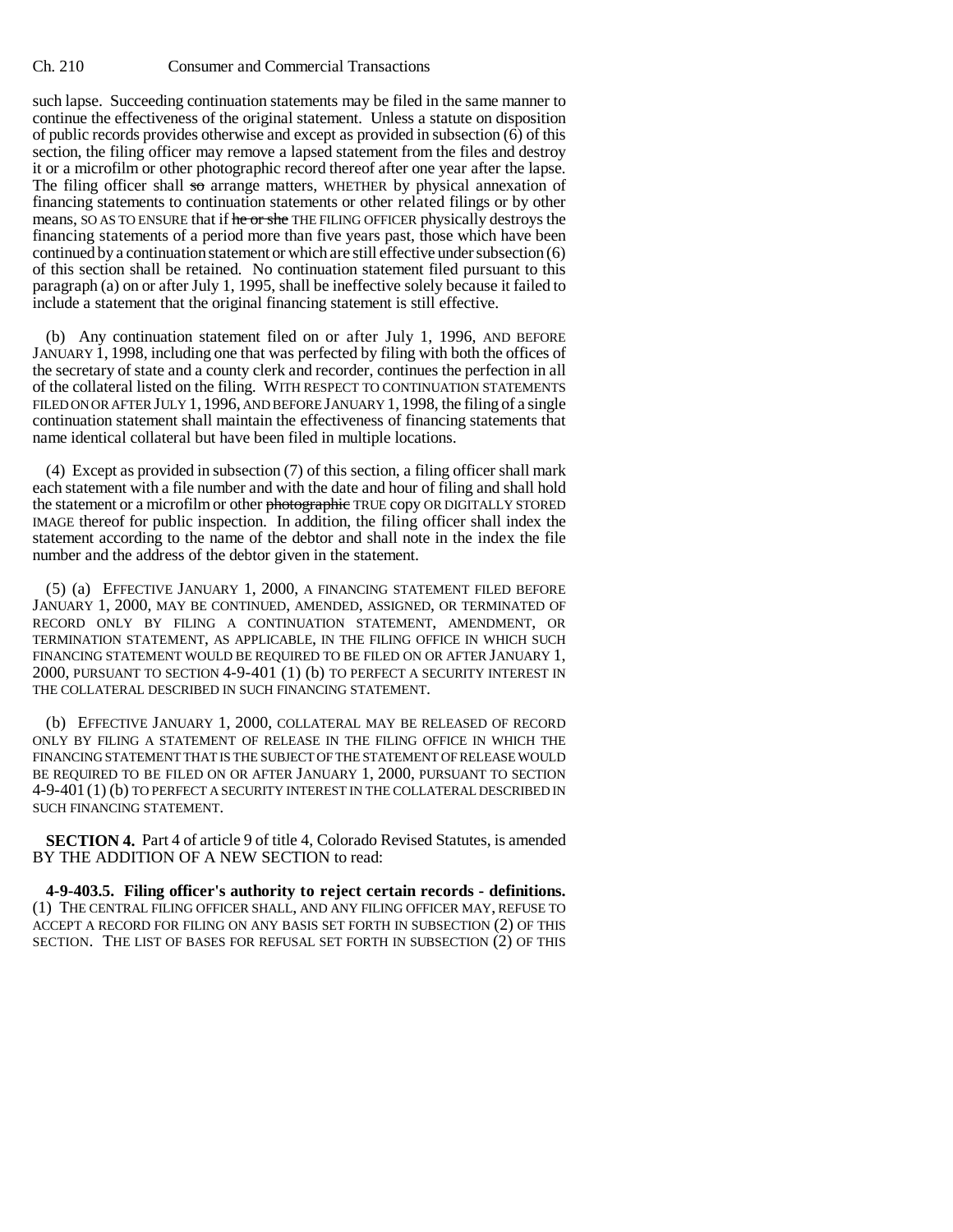SECTION IS EXCLUSIVE.

(2) FILING DOES NOT OCCUR WITH RESPECT TO A RECORD THAT A FILING OFFICER REFUSES TO ACCEPT BECAUSE:

(a) THE RECORD IS NOT PRESENTED BY A METHOD OR MEDIUM OF COMMUNICATION AUTHORIZED BY THE FILING OFFICER;

(b) AN AMOUNT EQUAL TO OR GREATER THAN THE APPLICABLE FILING FEE IS NOT TENDERED;

(c) THE FILING OFFICER IS UNABLE TO INDEX THE RECORD BECAUSE:

(I) IN THE CASE OF AN INITIAL FINANCING STATEMENT OR AN AMENDMENT THAT PROVIDES A NAME OF A DEBTOR THAT WAS NOT PREVIOUSLY PROVIDED IN THE FINANCING STATEMENT TO WHICH THE AMENDMENT RELATES, THE RECORD DOES NOT PROVIDE A NAME, MAILING ADDRESS, AND SOCIAL SECURITY OR FEDERAL TAX IDENTIFICATION NUMBER FOR THE DEBTOR;

(II) IN THE CASE OF AN AMENDMENT, CONTINUATION STATEMENT, STATEMENT OF ASSIGNMENT, STATEMENT OF RELEASE, OR TERMINATION STATEMENT, THE RECORD:

(A) DOES NOT IDENTIFY THE FILE NUMBER OF THE INITIAL FINANCING STATEMENT, THE FILING OFFICE IN WHICH THE INITIAL FINANCING STATEMENT WAS FILED, AND THE NAME OF AT LEAST ONE OF THE DEBTORS OF RECORD; OR

(B) IDENTIFIES AN INITIAL FINANCING STATEMENT WHOSE EFFECTIVENESS HAS LAPSED UNDER SECTION 4-9-403, 4-9-412, OR 4-9.5-106;

(d) IN THE CASE OF AN INITIAL FINANCING STATEMENT AND AN AMENDMENT THAT ADDS A SECURED PARTY OF RECORD, THE RECORD DOES NOT PROVIDE A NAME AND MAILING ADDRESS FOR THE SECURED PARTY OF RECORD;

(e) IN THE CASE OF AN AMENDMENT, THE RECORD DOES NOT PROVIDE A NAME AND ADDRESS FOR THE ASSIGNEE; OR

(f) IN THE CASE OF A CONTINUATION STATEMENT, THE RECORD IS NOT FILED WITHIN THE PERIOD SPECIFIED IN SECTION 4-9-403, 4-9-412, OR 4-9.5-106, AS APPLICABLE.

(3) FOR PURPOSES OF THIS SECTION:

(a) "RECORD" MEANS INFORMATION THAT IS INSCRIBED IN A TANGIBLE MEDIUM OR THAT IS STORED IN AN ELECTRONIC OR OTHER MEDIUM AND IS RETRIEVABLE IN PERCEIVABLE FORM;

(b) A RECORD DOES NOT PROVIDE INFORMATION IF THE FILING OFFICER IS UNABLE TO DECIPHER THE INFORMATION;

(c) A RECORD IS AN INITIAL FINANCING STATEMENT UNLESS IT BOTH:

(I) INDICATES THAT IT IS AN AMENDMENT, CONTINUATION STATEMENT, STATEMENT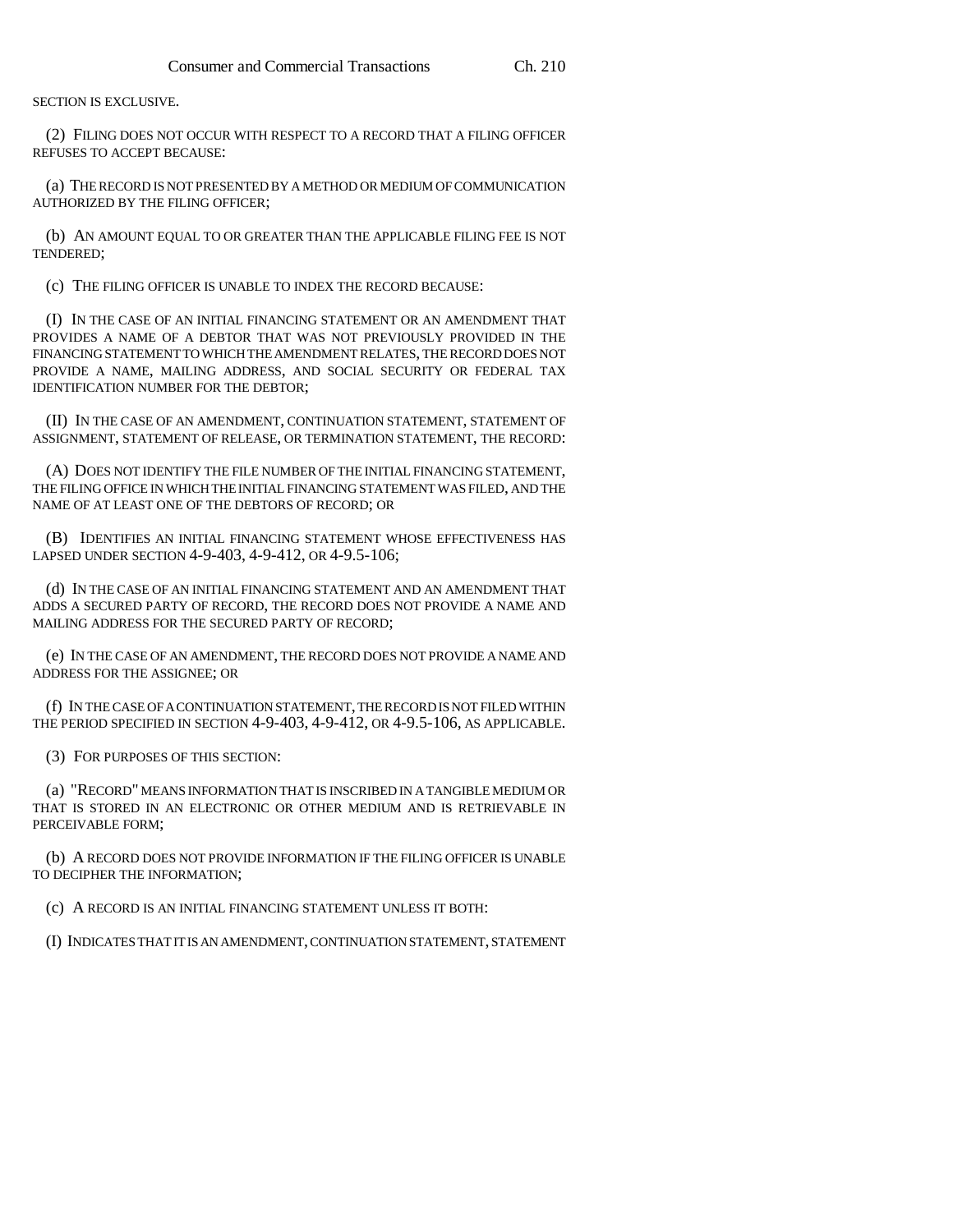OF ASSIGNMENT, STATEMENT OF RELEASE, OR TERMINATION STATEMENT; AND

(II) IDENTIFIES AN INITIAL FINANCING STATEMENT TO WHICH IT RELATES.

(4) IF A FILING OFFICER REFUSES TO ACCEPT A RECORD FOR FILING, THE FILING OFFICER SHALL COMMUNICATE THE FACT OF AND REASON FOR SUCH REFUSAL TO THE PERSON THAT PRESENTED THE RECORD IF SUCH PERSON HAS PROVIDED IN WRITING A NAME AND ADDRESS FOR SUCH PURPOSE OR, IN ALL OTHER CASES, TO THE SECURED PARTY AT THE SECURED PARTY'S MOST RECENT ADDRESS OF RECORD. SUCH COMMUNICATION SHALL BE MADE AT THE TIME AND IN THE MANNER PRESCRIBED BY THE FILING OFFICER BUT IN NO EVENT MORE THAN TWO BUSINESS DAYS AFTER THE FILING OFFICER RECEIVES THE RECORD.

**SECTION 5.** 4-9-407 (2), Colorado Revised Statutes, is amended to read:

**4-9-407. Information from filing officer.** (2) (a) Upon request of any person, the filing officer shall issue his A certificate showing whether there is THE FILING OFFICER HAS on file, on AS OF the date and hour stated therein, any presently effective financing statement naming a particular debtor, any other statement, and any federal tax lien notice, and if there is, giving the date and hour of filing of each such statement or notice and the names and addresses of each secured party or grantee therein. Upon request the filing officer shall furnish a copy of any filed financing statement, any other statement, or any tax lien notice.

(b) AS USED IN THIS SUBSECTION (2), A PRESENTLY EFFECTIVE FINANCING STATEMENT MEANS A FINANCING STATEMENT THAT HAS NOT BEEN TERMINATED PURSUANT TO SECTION 4-9-404 AND THE EFFECTIVENESS HAS NOT LAPSED AS A RESULT OF THE FAILURE TO FILE A CONTINUATION STATEMENT REQUIRED BY SECTION 4-9-403 OR 4-9-412.

**SECTION 6.** Part 4 of article 9 of title 4, Colorado Revised Statutes, is amended BY THE ADDITION OF THE FOLLOWING NEW SECTIONS to read:

**4-9-414. Transfer of files - definitions.** (1) ON AND AFTER JANUARY 1, 2000, AND IN ANY EVENT NO LATER THAN JULY 1, 2000, THE CENTRAL FILING OFFICER SHALL HAVE THE POWER AND DUTY TO OBTAIN FROM EACH COUNTY CLERK AND RECORDER, THE SECRETARY OF STATE, AND THE BOARD, WORKING IN COOPERATION WITH EACH AND TO THE EXTENT THE CENTRAL FILING OFFICER DEEMS NECESSARY. ORIGINALS OR TRUE COPIES OF THE FOLLOWING RECORDS FOR PURPOSES OF ASSEMBLING A COMPLETE, CENTRAL DATABASE OF SUCH RECORDS AND AN ACCOMPANYING INDEX; AND UPON REQUEST BY THE CENTRAL FILING OFFICER, EACH COUNTY CLERK AND RECORDER, THE SECRETARY OF STATE, AND THE BOARD SHALL PROVIDE THE CENTRAL FILING OFFICER WITH THE FOLLOWING RECORDS:

(a) ALL "UNIFORM COMMERCIAL CODE" RECORDS AND EFFECTIVE FINANCING STATEMENTS FILED ON OR AFTER JULY 1, 1996, WITH A COUNTY CLERK AND RECORDER OR THE SECRETARY OF STATE;

(b) ALL "UNIFORM COMMERCIAL CODE" RECORDS FILED PRIOR TO JULY 1, 1996, THE EFFECTIVENESS OF WHICH HAVE BEEN CONTINUED BY CONTINUATION STATEMENTS FILED ON OR AFTER JULY 1, 1996, AND ON OR BEFORE DECEMBER 31,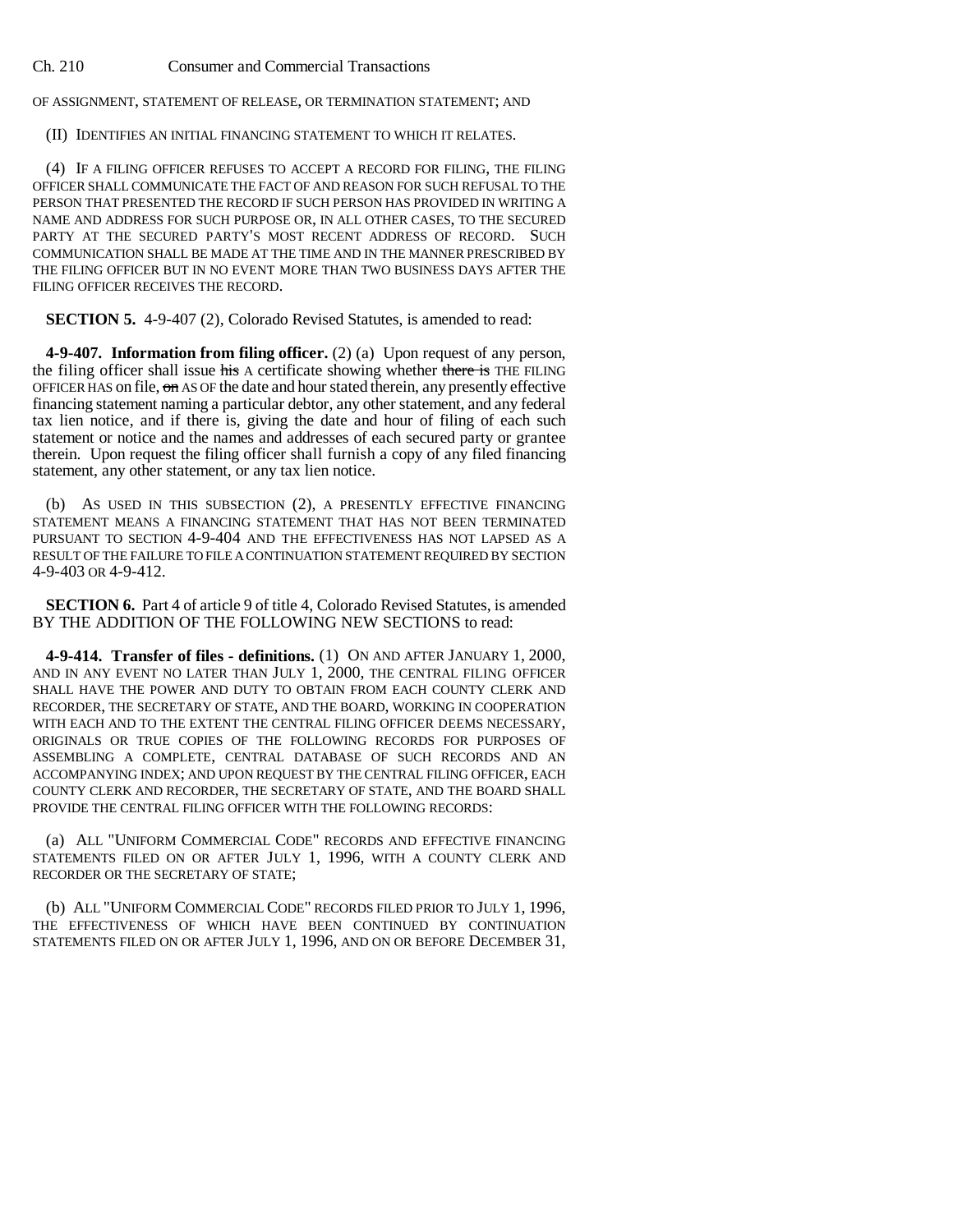1997, PURSUANT TO SECTION 4-9-412 AND THAT HAVE NOT BEEN TERMINATED PURSUANT TO SECTION 4-9-404;

(c) ALL EFFECTIVE FINANCING STATEMENTS FILED PRIOR TO JULY 1, 1996, THE EFFECTIVENESS OF WHICH HAVE BEEN CONTINUED BY CONTINUATION STATEMENTS FILED ON OR AFTER JULY 1,1996, AND ON OR BEFORE DECEMBER 31,1997, PURSUANT TO SECTION 4-9.5-106 AND THAT HAVE NOT BEEN TERMINATED PURSUANT TO ARTICLE 9.5 OF THIS TITLE;

(d) ALL CONTINUATION STATEMENTS, AMENDMENTS, STATEMENTS OF ASSIGNMENT, STATEMENTS OF RELEASE, AND TERMINATION STATEMENTS RELATING TO ANY "UNIFORM COMMERCIAL CODE" RECORDS OR EFFECTIVE FINANCING STATEMENTS REFERRED TO IN PARAGRAPHS  $(a)$ ,  $(b)$ , OR  $(c)$  OF THIS SUBSECTION  $(1)$ ;

(e) ALL NOTICES OF LIENS, CERTIFICATES, AND OTHER NOTICES AFFECTING FEDERAL TAX LIENS FILED WITH THE SECRETARY OF STATE PURSUANT TO SECTION 38-25-102 (2), C.R.S., ALL ITEMS FILED WITH THE BOARD PURSUANT TO SECTION 14-10-122, C.R.S., AND ALL ITEMS FILED WITH THE SECRETARY OF STATE PURSUANT TO SECTION 38-27-103, C.R.S.;

(f) AS TO ALL ITEMS DESCRIBED IN PARAGRAPHS (a) TO (e) OF THIS SUBSECTION (1), AN ACCOMPANYING INDEX SUFFICIENT TO PERMIT LOCATION OF EACH FILING BY DEBTOR NAME, SOCIAL SECURITY OR FEDERAL TAX IDENTIFICATION NUMBER, OR FILE NUMBER.

(2) THE CLERK AND RECORDER OF EACH COUNTY SHALL CONTINUE TO MAINTAIN RECORDS OF FINANCING STATEMENTS FILED IN THE REAL ESTATE RECORDS OF THE OFFICE OF THE COUNTY CLERK AND RECORDER PURSUANT TO SECTION 4-9-401 (1) (b) (I) (A). IT IS THE INTENT OF THE GENERAL ASSEMBLY THAT FINANCING STATEMENTS AND OTHER DOCUMENTS HERETOFORE FILED ONLY IN THE REAL ESTATE RECORDS OF EACH COUNTY PURSUANT TO SECTION  $4-9-401$  (1) (b) (I) (A) CONTINUE TO BE SO FILED.

(3) NOTWITHSTANDING SUBSECTION (1) OF THIS SECTION, IT SHALL NOT BE THE DUTY OF THE CENTRAL FILING OFFICER TO OBTAIN AN ORIGINAL OR TRUE COPY OF ANY FINANCING STATEMENT FILED WITH A COUNTY CLERK AND RECORDER PURSUANT TO SECTION 4-9-401 (1) (b) (I) (A). THE CENTRAL FILING OFFICER SHALL HAVE DISCRETION TO RECEIVE SUCH ORIGINAL OR TRUE COPIES IF SUCH A TRANSFER IS NECESSARY TO ACHIEVE THE COMPLETE AND EFFICIENT TRANSFER OF ALL RECORDS THAT THE CENTRAL FILING OFFICER HAS A DUTY TO OBTAIN UNDER SUBSECTION (1) OF THIS SECTION.

(4) BETWEEN JULY 1, 1999, AND JANUARY 1, 2000, THE BOARD AND EACH COUNTY CLERK AND RECORDER AND THE SECRETARY OF STATE, IN CONSULTATION WITH THE BOARD, SHALL ADOPT SUCH PROCEDURES AS THEY SHALL DEEM REASONABLE AND APPROPRIATE TO NOTIFY PERSONS FILING FINANCING STATEMENTS OR OTHER LIEN DOCUMENTS THAT, ON AND AFTER JANUARY 1, 2000, ALL RECORDS OF THE TYPE DESCRIBED IN SUBSECTION (1) OF THIS SECTION ARE TO BE FILED WITH THE CENTRAL FILING OFFICER.

(5) AS USED IN THIS SECTION: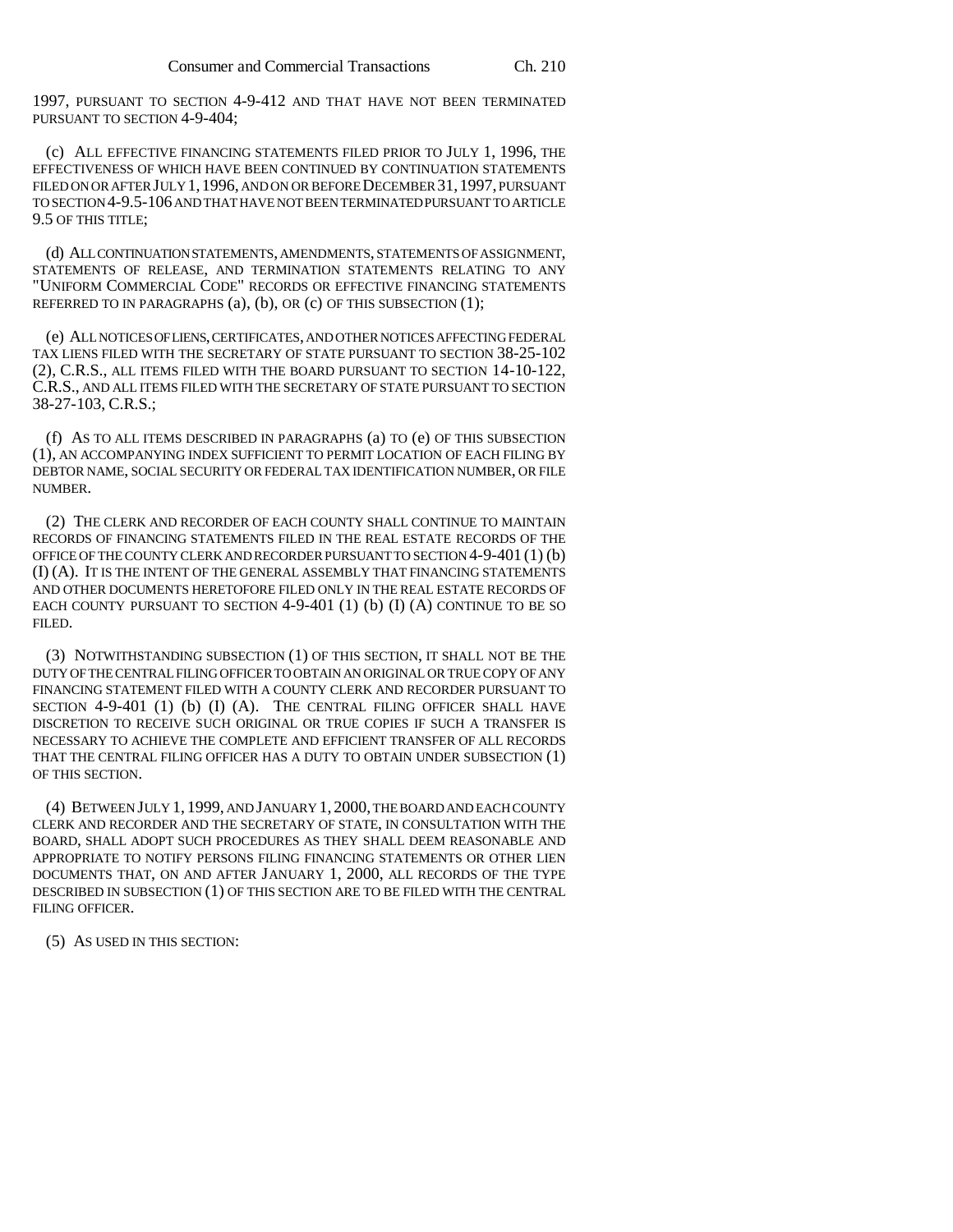(a) "EFFECTIVE FINANCING STATEMENT" HAS THE MEANING SET FORTH IN SECTION 4-9.5-103 (7).

(b) ""UNIFORM COMMERCIAL CODE" RECORDS" MEANS ALL FINANCING STATEMENTS AND OTHER ITEMS FILED PURSUANT TO THIS ARTICLE; EXCEPT THAT THE TERM DOES NOT INCLUDE FINANCING STATEMENTS FILED WITH A COUNTY CLERK AND RECORDER:

(I) TO PERFECT A SECURITY INTEREST IN TIMBER TO BE CUT, MINERALS OR OTHER SUBSTANCES OF VALUE WHICH MAY BE EXTRACTED FROM THE EARTH OR ACCOUNTS SUBJECT TO SECTION 4-9-103 (5); OR

(II) AS A FIXTURE FILING, AS DEFINED IN SECTION 4-9-313 (1) (b), TO PERFECT A SECURITY INTEREST IN GOODS WHICH ARE OR ARE TO BECOME FIXTURES.

**4-9-415. Performance testing - adequacy of resources - self-audits - reports to general assembly.** (1) AS AN INTEGRAL PART OF THE DESIGN AND IMPLEMENTATION OF THE FILING SYSTEM AND INDEX MAINTAINED BY THE CENTRAL FILING OFFICER, THE BOARD SHALL INCLUDE THE CAPABILITY FOR PERIODIC, INTERNAL AUDITS TO DETERMINE THE ACCURACY AND COMPLETENESS OF THE INDEX, THE ACCURACY AND THE COMPLETENESS OF SUCH RECORDS AND INFORMATION-GATHERING PROCESS PURSUANT TO SECTION 4-9-414, THE TIME LAG, IF ANY, BETWEEN THE PRESENTATION OF A DOCUMENT TO THE CENTRAL FILING OFFICER FOR FILING AND THE APPEARANCE OF THE DOCUMENT IN THE CENTRAL FILING OFFICER'S RECORDS AND IN THE INDEX, THE RETRIEVABILITY OF AN IMAGE OF SUCH DOCUMENT FROM THE RECORDS OF THE CENTRAL FILING OFFICER, AND OTHER FACTORS BEARING ON THE PERFORMANCE OF THE FILING SYSTEM AND THE INDEX AND THE ACCURACY OF THE CENTRAL FILING OFFICER'S CERTIFICATIONS PURSUANT TO SECTION 4-9-407.

(2) ON OR BEFORE NOVEMBER 1, 1999, AND QUARTERLY THEREAFTER, TO AND INCLUDING NOVEMBER 1, 2000, THE BOARD SHALL REPORT TO THE LEGISLATIVE AUDIT COMMITTEE ON THE RESULTS OF INTERNAL AUDITS CONDUCTED PURSUANT TO SUBSECTION (1) OF THIS SECTION.

(3) ON OR BEFORE JULY 1, 2000, AND ANNUALLY THEREAFTER, THE BOARD SHALL CAUSE TO BE PERFORMED A COMPARATIVE ANALYSIS OF THE SEARCHING AND INDEXING SYSTEMS EMPLOYED BY A REPRESENTATIVE SELECTION OF OTHER STATES FOR "UNIFORM COMMERCIAL CODE" FILINGS AND SHALL PREPARE AND DELIVER TO THE LEGISLATIVE AUDIT COMMITTEE A REPORT REFLECTING THE RESULTS OF SUCH STUDY.

**SECTION 7.** 4-9.3-101, Colorado Revised Statutes, is amended to read:

**4-9.3-101. Short title.** This article shall be known and may be cited as the "Central Indexing INFORMATION System Act".

**SECTION 8.** 4-9.3-102, Colorado Revised Statutes, is amended to read:

**4-9.3-102. Definitions.** As used in this article, unless the context otherwise requires: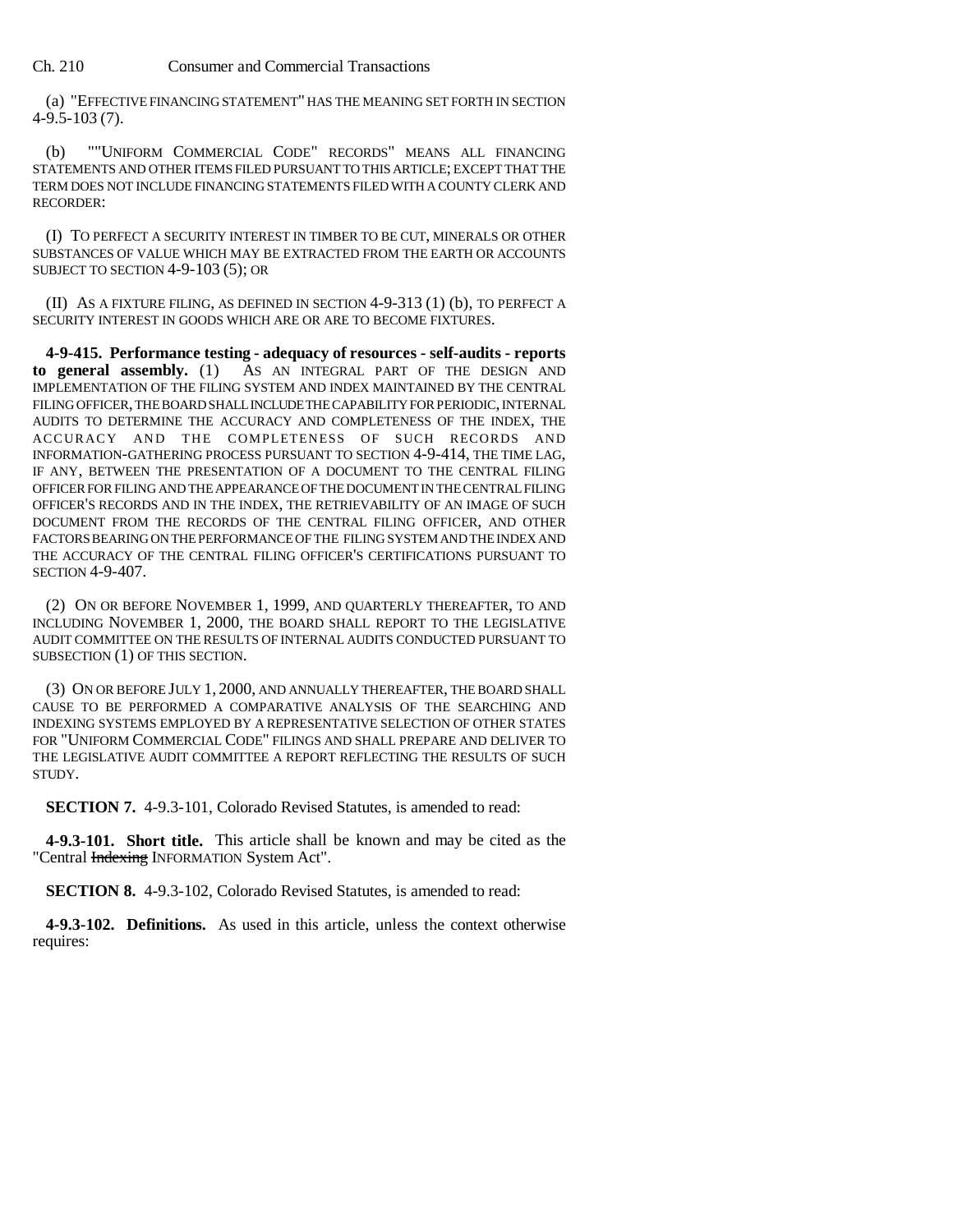(1) "Board" means the central indexing INFORMATION system board.

(2) "CENTRAL FILING OFFICER" MEANS THE PERSON DESIGNATED BY THE BOARD PURSUANT TO SECTION 4-9.3-103.

**SECTION 9.** 4-9.3-103, Colorado Revised Statutes, is amended to read:

**4-9.3-103. Central information system board - director - duties.** (1) (a) There is hereby established in the department of state, by a **type 1** transfer, a central indexing INFORMATION system board which shall consist of the following eleven members:

(I) Two members appointed by the governor from the members of the Colorado association of clerks and recorders, one of whom shall be from a category I or II county and one of whom shall be from a category III, IV, or V county;

(II) One member appointed by the secretary of state to represent the department of state; and

(III) Eight members appointed by the governor, as follows:

(A) Two members who represent lenders;

(B) Two members who are agricultural producers;

(C) One member who is a buyer of agricultural products;

(D) One member who is an automobile representative;

(E) One member who is a title insurance industry representative; and

(F) One member who is a representative of the motor vehicle division in the department of revenue.

(b) (I) All members shall be appointed no later than December 31, 1996. NOTWITHSTANDING ANY PROVISION OF THIS SECTION TO THE CONTRARY, THE TERMS OF ALL MEMBERS SHALL END ON JUNE 30, 1999, AND THE BOARD SHALL BE RECONSTITUTED IN ACCORDANCE WITH PARAGRAPH (c) OF THIS SUBSECTION (1).

(II) THE MEMBERS SERVING ON JUNE 30, 1999, WHOSE POSITIONS REMAIN ON THE ECONSTITUTED BOARD SHALL BE REAPPOINTED. THE MEMBERS OF THE RECONSTITUTED BOARD SHALL BE REAPPOINTED. RECONSTITUTED BOARD SHALL HAVE SUCH INITIAL TERMS AS SHALL AUTHORIZE THREE MEMBERS TO SERVE UNTIL JULY 1, 2000, THREE MEMBERS TO SERVE UNTIL JULY 1,2001, THREE MEMBERS TO SERVE UNTIL JULY 1, 2002, AND TWO MEMBERS TO SERVE UNTIL JULY 1, 2003. THEREAFTER, ALL APPOINTMENTS SHALL BE IN ACCORDANCE WITH PARAGRAPH (a) OF SUBSECTION (2) OF THIS SECTION.

(III) ON AND AFTER JUNE 30, 1999, UNTIL THE BOARD HAS BEEN FULLY RECONSTITUTED IN ACCORDANCE WITH PARAGRAPH (c) OF THIS SUBSECTION (1), the members of the committee appointed pursuant to section 4-9-411 PARAGRAPH (a) OF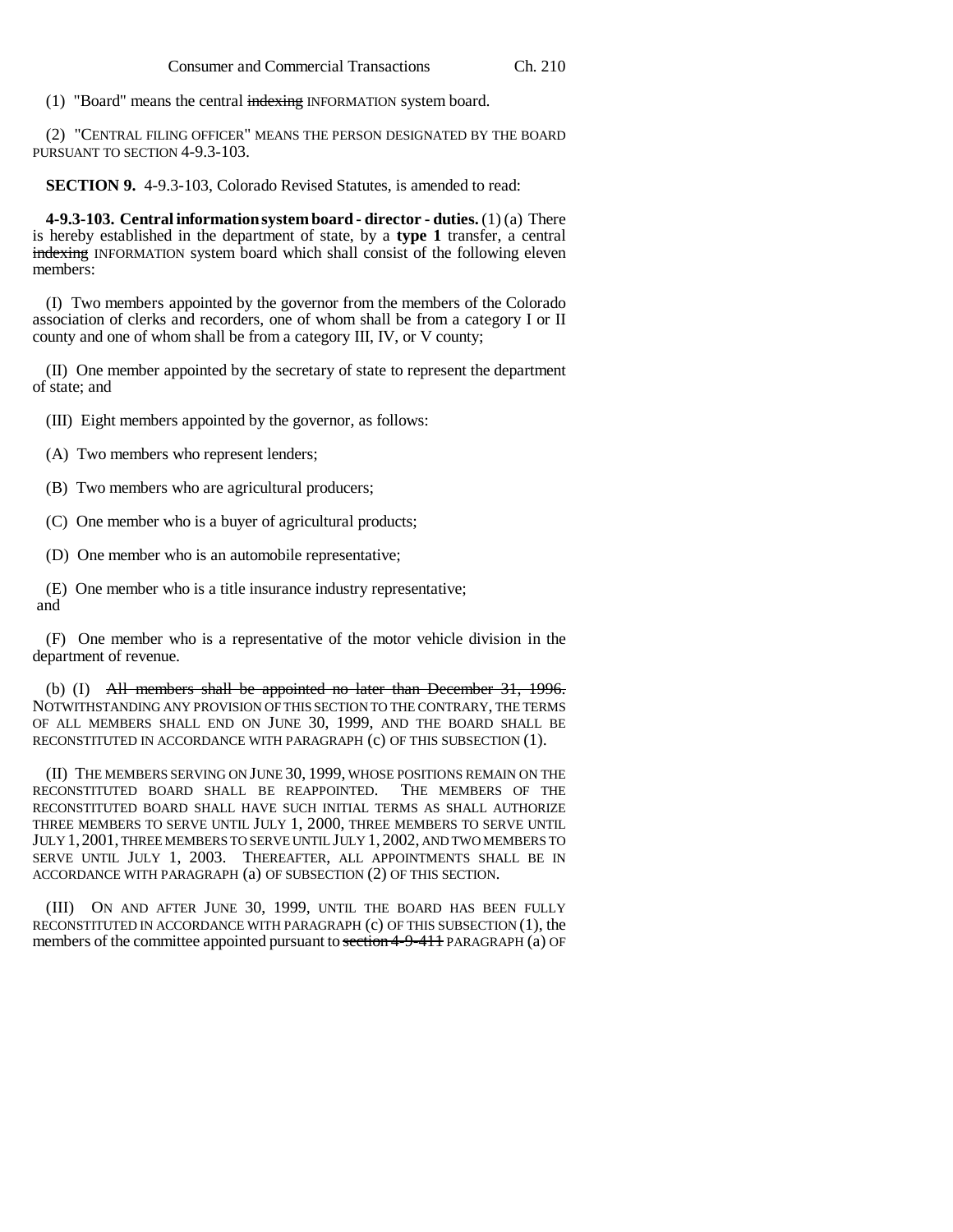THIS SUBSECTION  $(1)$  shall serve as the central indexing INFORMATION system board and shall have all powers and duties of such board. until all members have been appointed pursuant to this section.

(c) THERE IS HEREBY ESTABLISHED IN THE DEPARTMENT OF STATE BY A **type 1** TRANSFER, A CENTRAL INFORMATION SYSTEM BOARD WHICH SHALL CONSIST OF THE FOLLOWING ELEVEN MEMBERS:

(I) ONE MEMBER APPOINTED BY THE GOVERNOR FROM THE MEMBERS OF THE COLORADO ASSOCIATION OF CLERKS;

(II) ONE MEMBER APPOINTED BY THE SECRETARY OF STATE TO REPRESENT THE DEPARTMENT OF STATE; AND

(III) NINE MEMBERS APPOINTED BY THE GOVERNOR, AS FOLLOWS:

(A) TWO MEMBERS WHO REPRESENT LENDERS, OF WHICH ONE REPRESENTS LENDERS THAT DO BUSINESS IN COLORADO ONLY AND THE OTHER REPRESENTS LENDERS THAT DO BUSINESS IN COLORADO AND AT LEAST ONE OTHER STATE;

(B) TWO MEMBERS WHO ARE AGRICULTURAL PRODUCERS;

(C) ONE MEMBER WHO IS A BUYER OF AGRICULTURAL PRODUCTS;

(D) ONE MEMBER WHO REPRESENTS THE PUBLIC RECORDS RESEARCH INDUSTRY;

(E) ONE MEMBER WHO IS AN ATTORNEY;

(F) ONE MEMBER WHO IS A REPRESENTATIVE OF THE MOTOR VEHICLE DIVISION IN THE DEPARTMENT OF REVENUE; AND

(G) ONE MEMBER AT LARGE, WITH EXPERTISE IN COMPUTER TECHNOLOGY, REPRESENTING CITIZENS OF COLORADO.

(d) PARAGRAPH (a) OF THIS SUBSECTION (1) IS REPEALED, EFFECTIVE JULY 1,1999.

(2) (a) Initial members shall be appointed to the board as follows: Three members shall serve until July 1, 1997, three members shall serve until July 1, 1998, three members shall serve until July 1, 1999, and two members shall serve until July 1, 2000. All subsequent appointments shall be for terms of four years. No member of the board shall be eligible to serve more than two consecutive terms.

(b) Any vacancy on the board shall be filled for the unexpired term in the same manner as the original appointment. The member appointed to fill such vacancy shall be from the same category described in subsection (1) of this section as the member vacating the position.

(3) In performing its duties pursuant to this article, the board has the power to:

(a) Create and implement the central indexing INFORMATION system, which shall include the operation and improvement of the central filing system;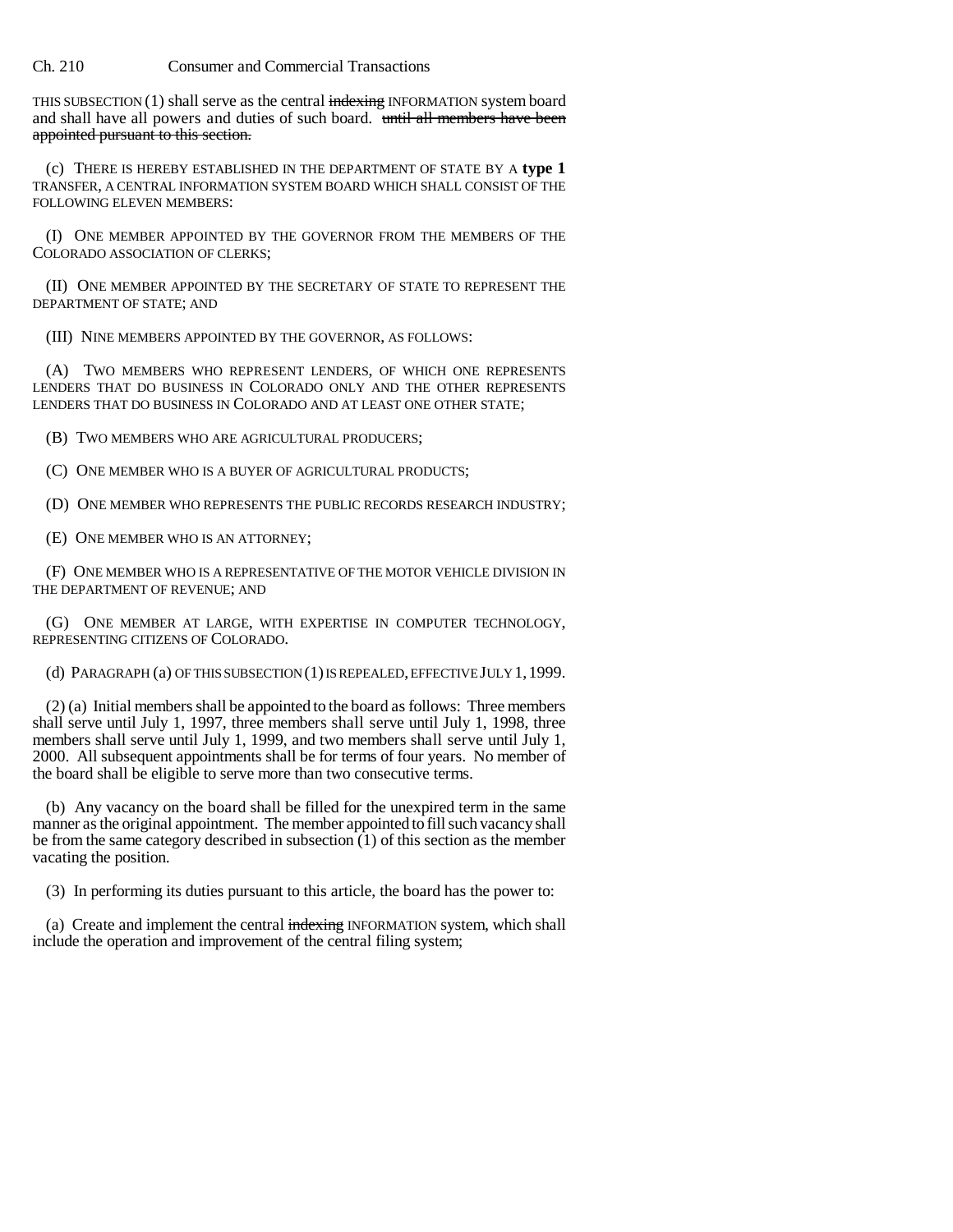(b) Adopt, rescind, modify, or amend rules, orders, and resolutions for the exercise of its AND THE CENTRAL FILING OFFICER'S powers and duties; including but not limited to rules lowering or increasing the amount of the surcharge imposed pursuant to section 4-9.3-105  $(3)$ , subject to article 4 of title 24, C.R.S.;

(c) Enter into contracts deemed appropriate to the purpose of carrying out the purposes of the board;

(d) Oversee the design, operation, and implementation of the central indexing INFORMATION system;

(d.5) Explore ways and means of expanding the amount and kind of public information provided and the form in which it is provided, expanding the base of user associations that access such public information, and, where appropriate, implementing such expansion or increase;

(e) Monitor program performance and accountability, INCLUDING THE PERFORMANCE OF THE CENTRAL FILING OFFICER DESIGNATED PURSUANT TO PARAGRAPH (j) OF THIS SUBSECTION (3);

(f) Determine which filings to perfect security interests and notices of agricultural liens and other liens created by law shall be indexed in the central indexing system; HIRE ALL NECESSARY PERSONNEL AND PROCURE ALL NECESSARY PERSONAL SERVICES AND EQUIPMENT TO ASSIST THE CENTRAL FILING OFFICER IN EXERCISING THE POWERS AND CARRYING OUT THE DUTIES SET FORTH IN THIS ARTICLE AND PART 4 OF ARTICLE 9 AND ARTICLE 9.5 OF THIS TITLE, INCLUDING, WITHOUT LIMITATION, ACQUIRING THE CAPABILITY TO RECEIVE ELECTRONIC FILINGS. WHENEVER PRACTICABLE, THE BOARD SHALL CONTRACT WITH PRIVATE ENTITIES FOR THE PERFORMANCE OF SUCH DUTIES.

(g) Establish fees to be charged for accessing information in the central  $\frac{1}{n}$ INFORMATION system, which fees shall be credited to the central indexing INFORMATION system cash fund, based upon the following factors:

- (I) The fiscal integrity of the central indexing INFORMATION system;
- (II) The right to access public information at a reasonable cost;
- (III) The market value of central indexing INFORMATION system information;
- (IV) The proper balance between filing surcharge fees and access fees;
- (V) The availability of other funding sources.

(h) Contract with any public or private party concerning the design, implementation, operation, and improvement of the central indexing INFORMATION system, including accounting, information systems, and other professional services. The board shall acquire or lease the equipment and facilities necessary to carry out the purposes of the board.

(i) Work with various sales tax jurisdictions to resolve the current problem of automobile lien perfection and the collection of sales taxes;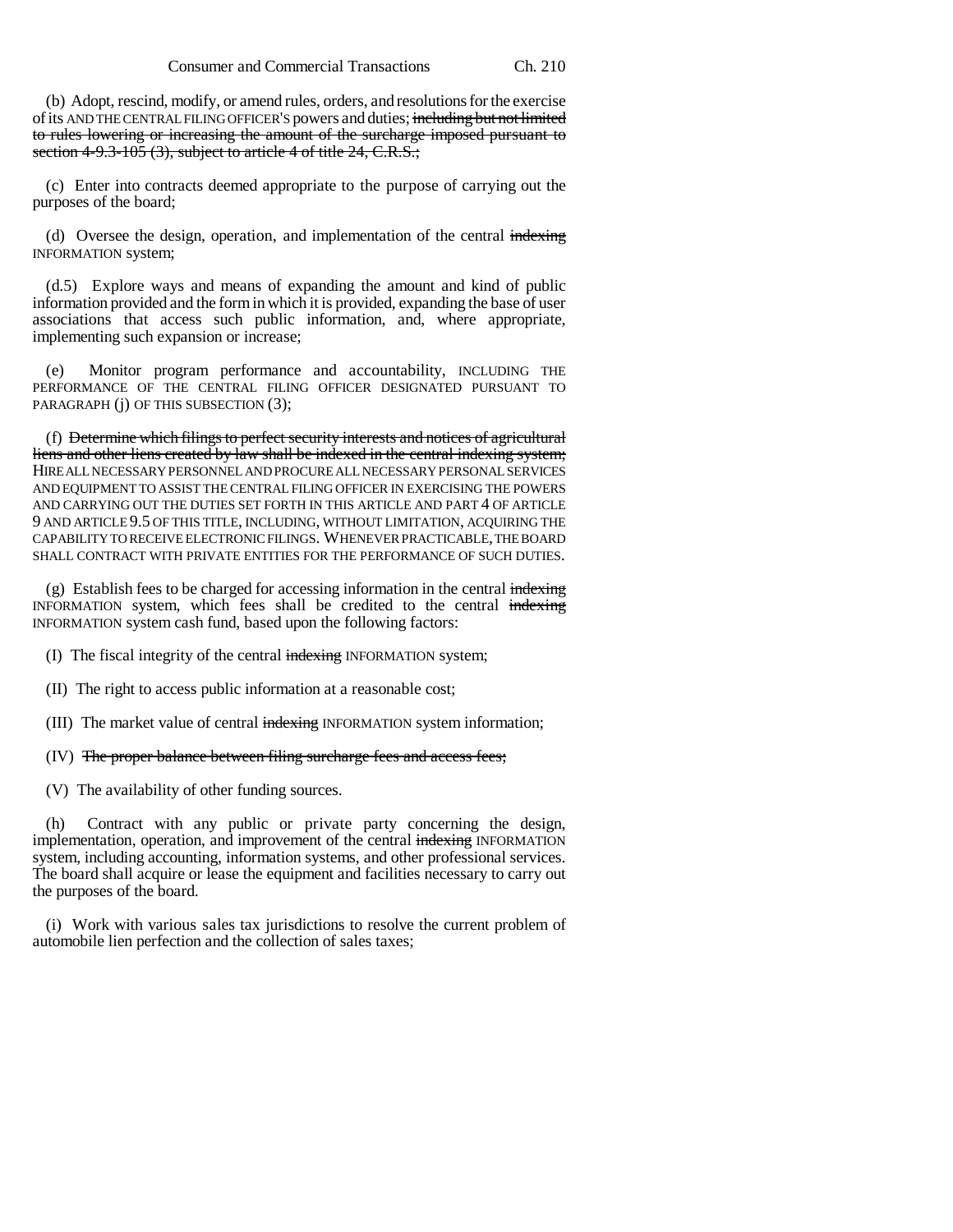(j) Establish fees for the filing of effective financing statements and continuation statements; ON OR BEFORE NOVEMBER 1, 1999, APPOINT A PERSON TO PERFORM THE DUTIES OF THE CENTRAL FILING OFFICER UNDER THIS ARTICLE AND PART 4 OF ARTICLE 9 AND ARTICLE 9.5 OF THIS TITLE. THE PERSON SO APPOINTED SHALL EXERCISE SUCH POWERS AS MAY BE DELEGATED BY THE BOARD OR THAT MAY BE NECESSARY TO DISCHARGE THE DUTIES OF THE CENTRAL FILING OFFICER, INCLUDING, WITHOUT LIMITATION, THE IMPLEMENTATION OF ALL CONTRACTS ENTERED INTO BY THE BOARD PERTAINING TO THE PERFORMANCE OF SUCH DUTIES. THE CENTRAL FILING OFFICER SHALL SERVE FOR AN INDEFINITE TERM, AT THE PLEASURE OF THE BOARD.

(k) Establish fees for the filing of notices of agricultural liens created by law and promulgate forms for such filings;

(l) Establish fees for distributing the master list or portions thereof to buyers of farm products, commission merchants, and selling agents, or for providing such master list or portions thereof to other interested parties pursuant to article 9.5 of this title in photocopy, microfiche, or computer-readable form. Such fees shall not exceed the actual cost of providing the lists in the form requested.

(m) Hire employees, prescribe their duties, fix their compensation, and delegate board contract and disbursement responsibilities to such employees;

(n) Bring suit in connection with the exercise of its powers;

(o) Accept grants and moneys from the state or any other source;

(p) Cooperate with any local, state, or national organizations or governmental entities engaged in activities similar to those of the board and contract with such organizations or entities for the purpose of carrying on joint programs;

(q) Disburse funds in the central indexing INFORMATION system cash fund, created in section 4-9.3-105;

(r) Perform such other acts as may be necessary to carry out its duties and powers.

(4) The board shall not have the authority to establish or amend the fees for filings to perfect security interests established pursuant to section 4-11-102 or section 24-21-104, C.R.S.

(5) Members of the board shall serve without compensation, but their expenses shall be reimbursed from the central indexing INFORMATION system cash fund, created in section 4-9.3-105.

(6) The board shall choose a chairperson and vice-chairperson from among its members and may establish such organizational and procedural rules as are necessary.

(7) Such administrative, clerical, technical, and legal assistance as the board may require shall be provided by the department of state, subject to the approval of the board.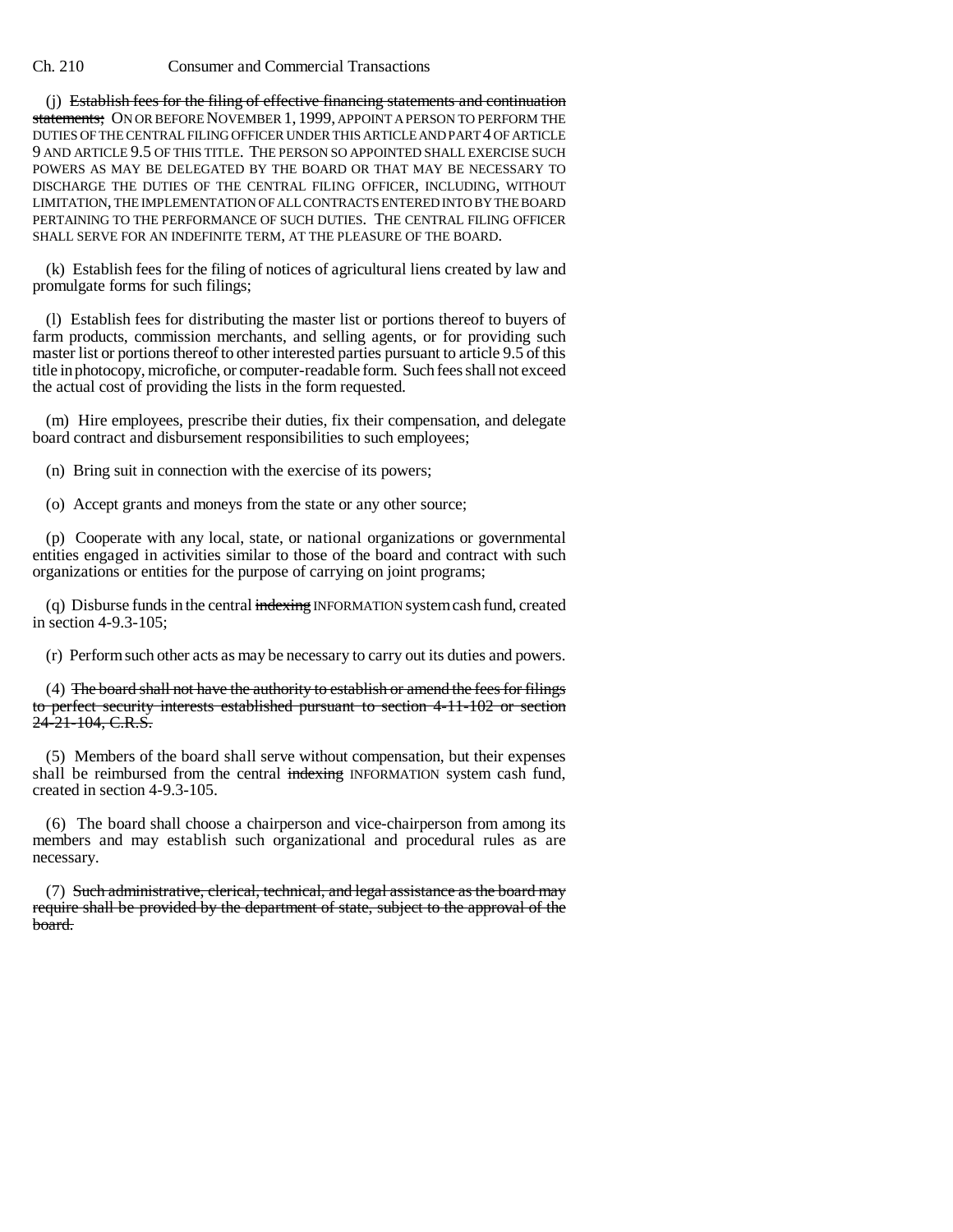**SECTION 10.** 4-9.3-104, Colorado Revised Statutes, is amended to read:

**4-9.3-104. Central information system - repeal.** (1) On the earliest practical date, the board shall implement the central indexing INFORMATION system under the supervision of a designee of such board.

(2) (a) The indexing of a document pursuant to this article shall not constitute notice for purposes of section 38-35-109, C.R.S.

(b) THIS SUBSECTION (2) IS REPEALED, EFFECTIVE JANUARY 1, 2000.

**SECTION 11.** 4-9.3-105, Colorado Revised Statutes, is amended to read:

**4-9.3-105. Central information system cash fund - creation.** (1) The surcharge on filings and recordings made pursuant to subsection (3) of this section shall fund the hardware, software, programming, maintenance, and other related costs needed to allow for the electronic filing and retrieval of lien index data under the central indexing INFORMATION system Effective July 1, 1996, moneys in the fund shall be appropriated by the general assembly to the board only for AND FOR OTHER purposes recommended by the board to the joint budget committee. For purposes of this article, "filing or recording" means the performance of any service by a clerk and recorder whether or not a specific statute uses the phrase, and includes any service performed by a clerk and recorder for a fee whereby a document becomes a public record. Notwithstanding any provision of this subsection  $(1)$  to the contrary,  $\overline{\phantom{a}}$  filing or recording" does not mean the filing of a marriage license, the recording of a veterans' discharge certificate, or the recording of a duplicate motor vehicle title. The board may exempt other filings or recordings from the surcharge, as deemed appropriate.

(2) The surcharges collected by the board pursuant to subsection  $(3)$  of this section shall be transmitted to the state treasurer who shall credit the same to the central indexing system cash fund, which fund is hereby created. The moneys in such fund shall be subject to annual appropriation by the general assembly to the board for the purposes described in subsection (1) of this section.

(3)  $(a)$  A one-dollar surcharge shall be imposed on any and all filings and recordings made with the division of commercial recordings in the office of the secretary of state or any office of a county clerk and recorder, regardless of the statute under which the filing or recording is made; except that such surcharge shall not be imposed on filings and recordings for which there is no charge.

(b) Notwithstanding the amount specified for the surcharge in paragraph (a) of this subsection  $(3)$ , the board by rule or as otherwise provided by law may reduce the amount of the surcharge if necessary pursuant to section 24-75-402 (3), C.R.S., to reduce the uncommitted reserves of the fund to which all or any portion of the surcharge is credited. After the uncommitted reserves of the fund are sufficiently reduced, the board by rule or as otherwise provided by law may increase the amount of the surcharge as provided in section 24-75-402 (4), C.R.S.

(3.4) Revenues collected by the board AND THE CENTRAL FILING OFFICER from the operation of the central indexing system, with the exception of revenues derived from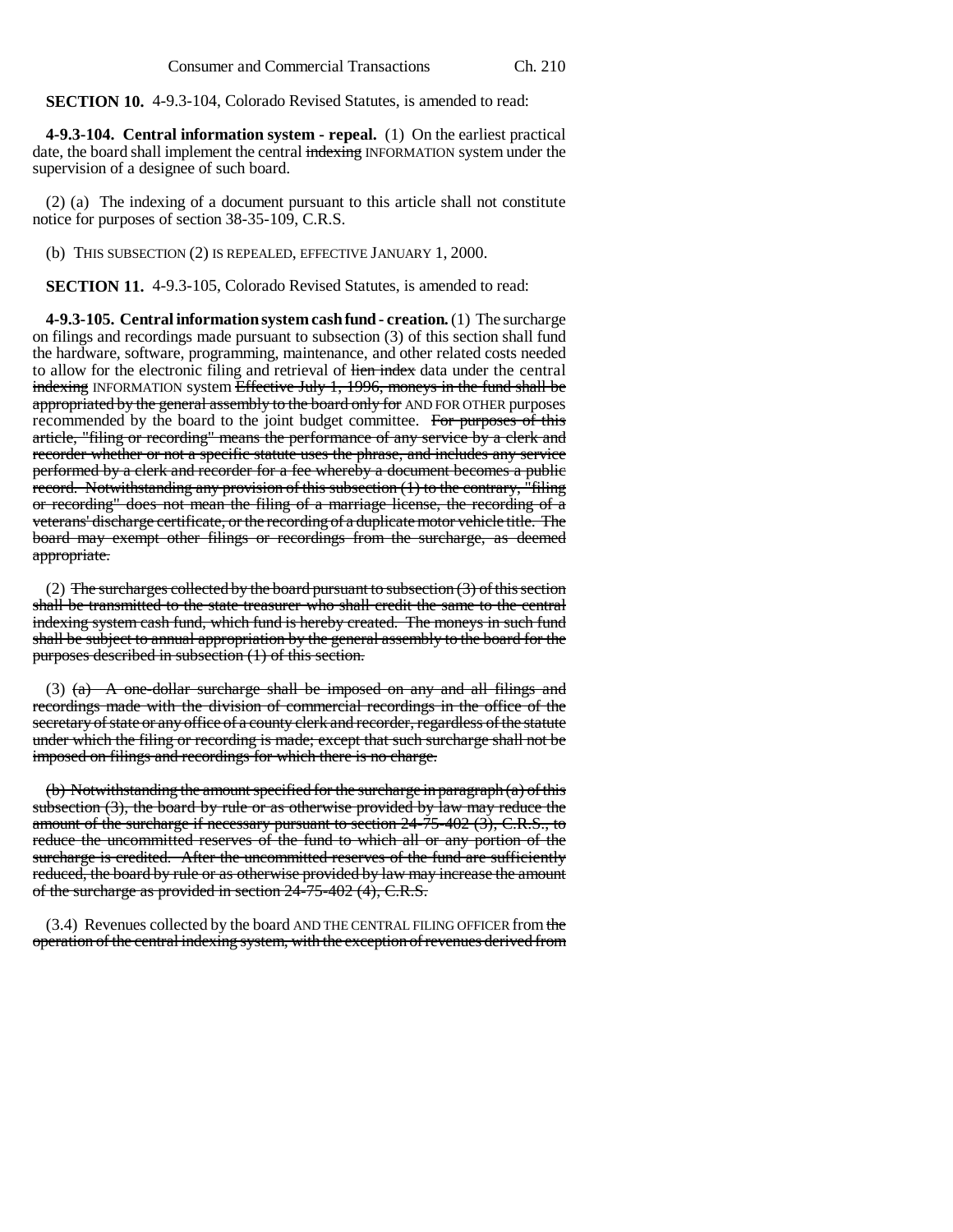the surcharge described in subsection (3) of this section, THEIR RESPECTIVE OPERATIONS shall be transmitted to the state treasurer, who shall credit the same to the central indexing INFORMATION system cash fund, WHICH FUND IS HEREBY CREATED IN THE STATE TREASURY. Such revenues shall be subject to annual appropriation by the general assembly to the board for the purposes described in subsection (1) of this section and in section 4-9.3-103. The board may allocate a share of such revenues to the governmental agencies that provide database information to the central indexing INFORMATION system for public access purposes.

 $(3.5)$  (a) There is hereby created within the central indexing INFORMATION system cash fund a county clerk's technology fund. The secretary of state shall transmit the following revenues to the state treasurer, who shall credit them to such fund:

(I) Three dollars from the filing of each financing statement and each amendment, continuation, assignment, release, or termination of a financing statement, collected pursuant to section 24-21-104 (3) (f) (II), C.R.S.

(II) Any revenue in the central indexing system cash fund not used for the continuing operation of the board or the central indexing system or otherwise allocated pursuant to subsection (3.4) of this section.

(b) The board shall determine, and may establish subcommittees to recommend, formulae pursuant to which moneys in the county clerk's technology fund shall be allocated among the county clerks. It is the intent of the general assembly that moneys in the fund be distributed directly to each county clerk in an amount equal to the allocation determined by the board and that such distribution not be considered a transfer to a county's general fund or subject to appropriation by a county commission.

(4) Subsections  $(1)$ ,  $(2)$ , and  $(3)$  of this section and this subsection  $(4)$  are repealed, effective December 31, 2000. ALL EQUIPMENT, SOFTWARE, AND OTHER PROPERTY PURCHASED WITH MONEYS FROM THE COUNTY CLERK'S TECHNOLOGY FUND SHALL BECOME THE PROPERTY OF THE RESPECTIVE COUNTIES IN WHICH SUCH PROPERTY EXISTS AS OF DECEMBER 31, 1999. THE BOARD SHALL DETERMINE, AND MAY ESTABLISH SUBCOMMITTEES TO RECOMMEND, FORMULAE PURSUANT TO WHICH ANY UNEXPENDED, UNENCUMBERED MONEYS REMAINING IN THE COUNTY CLERK'S TECHNOLOGY FUND AS OF DECEMBER 31, 1999, SHALL BE ALLOCATED AMONG THE COUNTY CLERKS. IT IS THE INTENT OF THE GENERAL ASSEMBLY THAT MONEYS IN THE FUND BE DISTRIBUTED DIRECTLY TO EACH COUNTY CLERK IN AN AMOUNT EQUAL TO THE ALLOCATION DETERMINED BY THE BOARD AND THAT SUCH DISTRIBUTION NOT BE CONSIDERED A TRANSFER TO A COUNTY'S GENERAL FUND OR SUBJECT TO APPROPRIATION BY A COUNTY COMMISSION.

**SECTION 12.** 4-9.3-106, Colorado Revised Statutes, is amended to read:

**4-9.3-106. Duties of filing officer - repeal.** (1) The office of the secretary of state or any county clerk and recorder receiving a filing to perfect a security interest or agricultural lien pursuant to article 9 of this title shall transmit a copy of such filing, including all required elements of a financing statement as stated in section 4-9-402 (1), whether received electronically or by hard copy, to the central indexing INFORMATION system in a timely manner.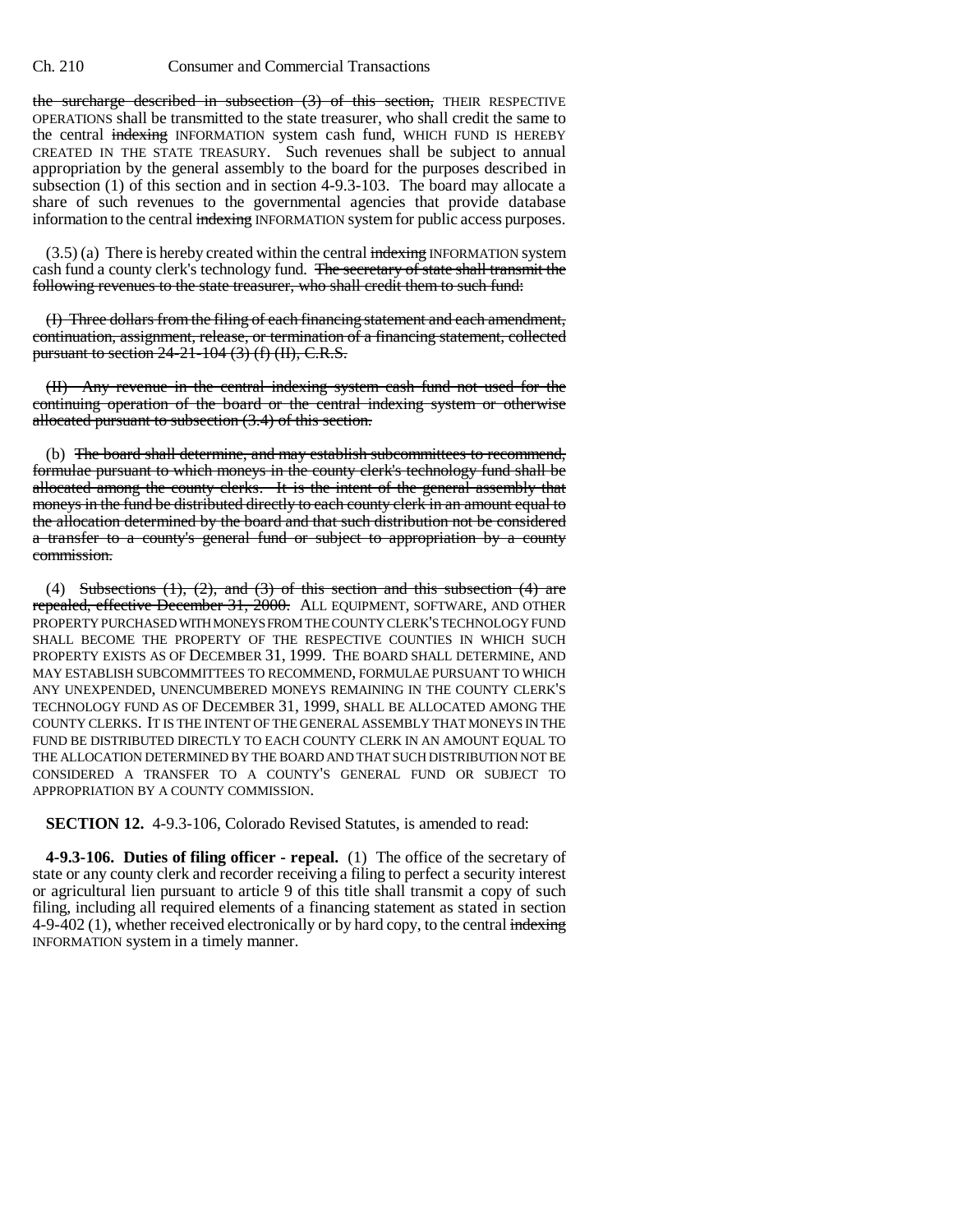(1.5) Except as authorized by section 38-35-202, C.R.S., a filing officer shall not reject a document submitted for filing under this title unless:

(a) The filing party has failed to submit the proper fee; or

(b) The filing officer determines that the document is illegible and cannot be indexed by the debtor's name.

(2) For purposes of this section, "timely manner" means that:

(a) Filings received before noon on any business day will be transmitted to the central indexing INFORMATION system no later than the end of the following business day;

(b) Filings received after noon will be transmitted to the central indexing INFORMATION system no later than the end of the second business day following the day of receipt.

(3) This section shall take effect July 1, 1996 IS REPEALED, EFFECTIVE JANUARY 1, 2000.

**SECTION 13.** 4-9.3-107 (1), Colorado Revised Statutes, is amended to read:

**4-9.3-107. Immunity.** (1) Except in cases of willful misconduct or bad faith, the CONTRACTORS RETAINED BY THE department of revenue STATE and central indexing INFORMATION system board, contractors and contractors' AS WELL AS THE employees OF SUCH CONTRACTORS, shall be exempt from personal liability as a result of an error or omission in receiving, entering, storing, or providing information or performing their duties as required by this title.

**SECTION 14.** 4-9.5-103 (1), (3), (7) (b), (7) (f), (7) (j), and (7) (k), Colorado Revised Statutes, are amended, and the said 4-9.5-103 is further amended BY THE ADDITION OF A NEW SUBSECTION, to read:

**4-9.5-103. Definitions.** As used in this article, unless the context otherwise requires:

(1) "Board" means the state central indexing INFORMATION system board, created in section 4-9.3-103.

(2.5) "CENTRAL FILING OFFICER" MEANS THE PERSON DESIGNATED BY THE BOARD PURSUANT TO SECTION 4-9.3-103.

(3) "Central filing system" means a system for filing effective financing statements or notice of such financing statements on a statewide basis and which has been certified by the secretary of the United States department of agriculture pursuant to section 1324 of the "Food Security Act of 1985". IT IS THE INTENT OF THE GENERAL ASSEMBLY THAT, EFFECTIVE JANUARY 1, 2000, THE FILING SYSTEM ESTABLISHED BY SECTION 4-9-401 SHALL CONSTITUTE THE CENTRAL FILING SYSTEM.

(7) "Effective financing statement" means a statement that: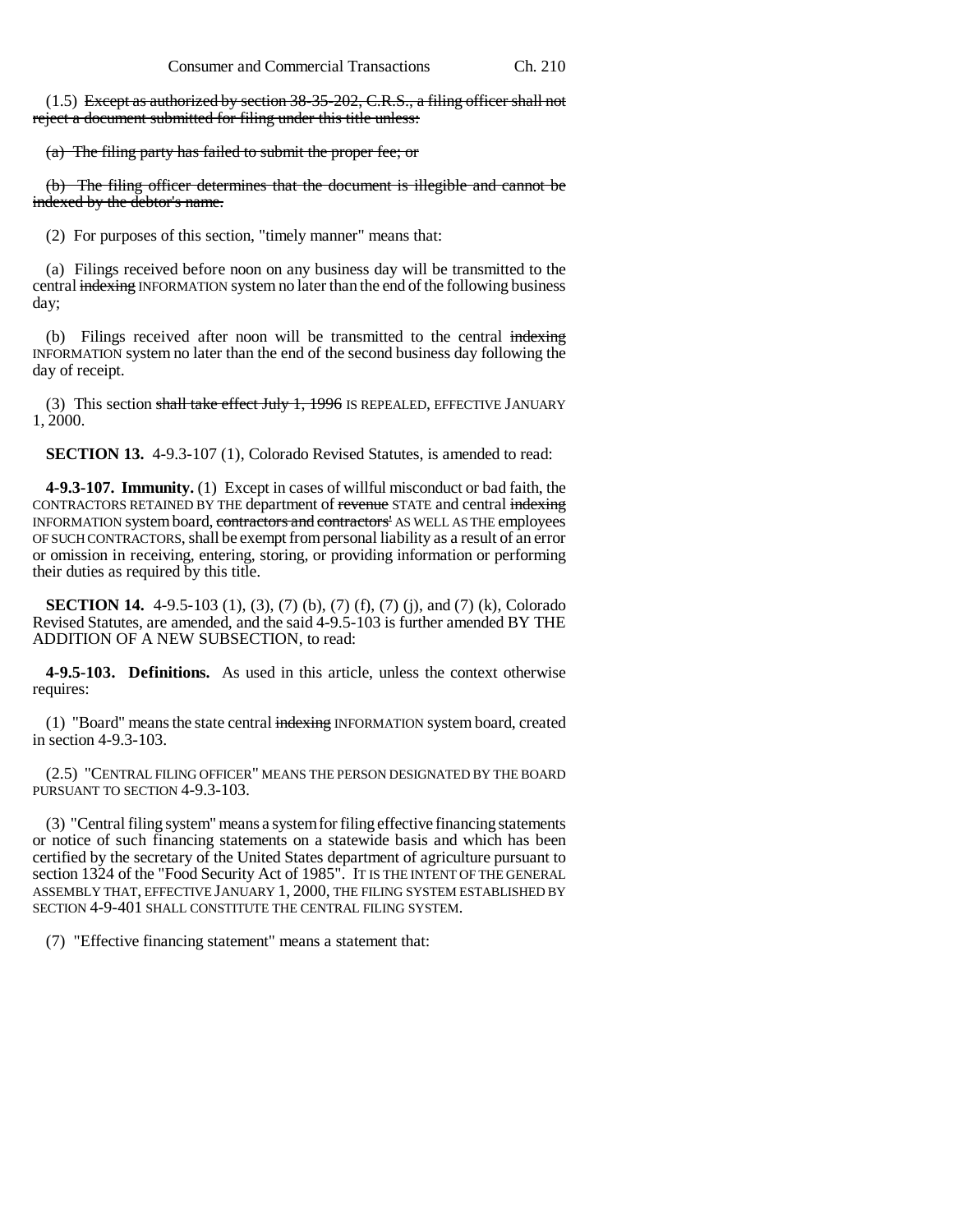(b) Is signed, unless the statement is filed by electronic transmission, and filed with the office of the board or its designee CENTRAL FILING OFFICER by the secured party;

(f) Remains effective for a period of five years from the date of filing, subject to extensions for additional five-year periods by filing a continuation statement within six months before the expiration of the current APPLICABLE five-year period, as provided in section 4-9.5-106;

(j) Is accompanied by the requisite filing fee, established pursuant to  $\ar{t}$ iele 9.3 of this title SECTION 4-11-102:

(k) Is on a form prescribed by the board CENTRAL FILING OFFICER; and

**SECTION 15.** 4-9.5-104 (1), (4), (5) (a), and (7), Colorado Revised Statutes, are amended to read:

**4-9.5-104. Central filing system.** (1) The board shall be responsible for the design, implementation, and operation of a central filing system for effective financing statements. The system shall provide a means for filing effective financing statements or notices of such effective financing statements WITH THE CENTRAL FILING OFFICER. The system shall include requirements:

(a) That an effective financing statement be filed in the office of the **board or its** designee. In the case of a secured party filing a notice of effective financing statement by computer modem access with the office of the board or its designee, the effective financing statement may be filed with the same office of the county clerk and recorder or the secretary of state where the security interest is filed, pursuant to section 4-9-401 CENTRAL FILING OFFICER;

(b) That the **board or its designee or, pursuant to paragraph**  $(a)$  of this subsection (1), the county clerk and recorder or the secretary of state CENTRAL FILING OFFICER record the date and hour of the filing of effective financing statements; and

(c) That the board or its designee or, pursuant to paragraph  $(a)$  of this subsection (1), the county clerk and recorder or the secretary of state shall CENTRAL FILING OFFICER assign a file number to each effective financing statement.

(4) All buyers of farm products, commission merchants, selling agents, and other persons may register with the board or its designee to receive lists described in subsection (3) of this section. Any buyer of farm products, commission merchant, selling agent, or other person conducting business from multiple locations may be considered as one entity, at its option. Such registration shall be on an annual basis. except that the first registration shall be for calendar years 1988 and 1989. The board or its designee shall provide the form for registration which THAT shall include the name and address of the registrant and the list or lists described in subsection (3) of this section which THAT such registrant desires to receive. A registration shall not be completed until the form provided is properly completed and received by the board or its designee accompanied by the proper fee for the desired list or lists.

(5) (a) The lists as identified pursuant to subsection (3) of this section shall be distributed by the **board or its designee** CENTRAL FILING OFFICER and shall reflect all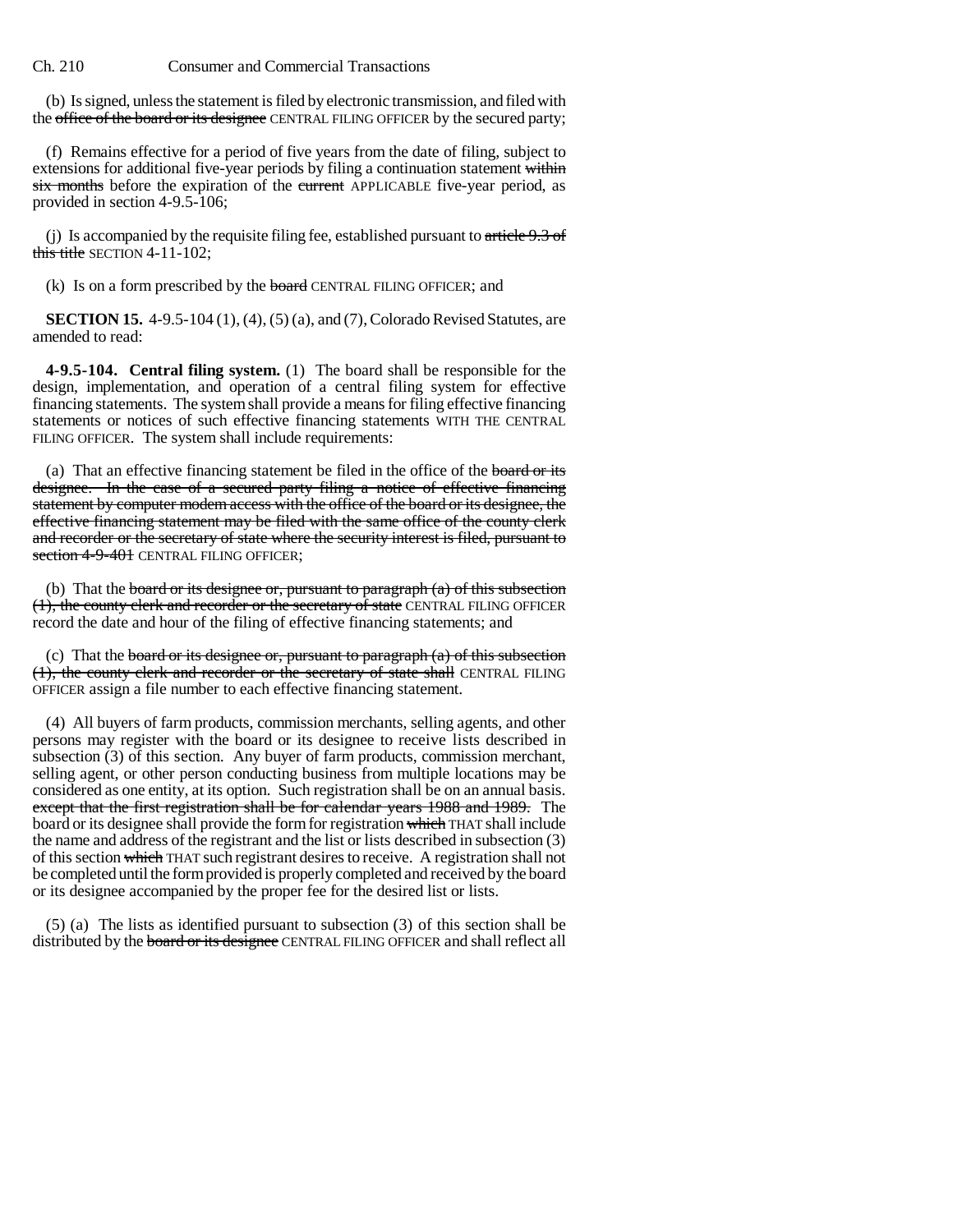then effective filings, calling attention to new filings, changes, and terminations since the last list, and shall be in writing or printed AND SHALL ALSO BE STORED IN microfiche and computer-readable forms. The board or its designees shall determine the frequency with which the lists identified pursuant to subsection (3) of this section shall be distributed. Such lists may be distributed on an annual basis with three quarterly cumulative supplements reflecting all new filings, changes, and terminations since the last list, if it is cost-effective, requested by registered buyers, and permitted by applicable federal law. The board shall also provide for the distribution by the board or its designee CENTRAL FILING OFFICER of the lists in direct computer access form and establish reasonable charges therefor pursuant to article 9.3 of this title. The board may also develop other forms in which to distribute lists and establish charges therefor pursuant to article 9.3 of this title. The distribution shall be made by first-class mail, postage prepaid. A registrant is deemed to be registered only as to those products, counties, and crop years for which the registrant requests a list. If the name of the seller of a farm product is not on a list requested and received by a registrant, the registrant shall have no liability under this article except as to those farm products for which the registrant has received direct notification of the existence of security interests pursuant to sections 1324 (e) (1) and (g) (2) (A) of the federal "Food Security Act of 1985". The registrant may rely on the representation of the seller as to the seller's identity, so long as the reliance is in good faith.

(7) The board shall apply no later than January 1, 1989, to the secretary of the United States department of agriculture for certification of the central filing system.

**SECTION 16.** 4-9.5-105 (1) and (5), Colorado Revised Statutes, are amended to read:

**4-9.5-105. Confirmations.** (1) Oral and written inquiries regarding information provided by the filing of effective financing statements may be made at the office of the board's designee CENTRAL FILING OFFICER between the hours of 8:30 a.m. and 5 p.m. on business days.

(5) A buyer of farm products, whether or not registered, may rely conclusively on an oral or written confirmation received pursuant to this section, regardless of any errors or omissions committed by the board or its designee in the preparation or issuance of the confirmation. If the board or its designee confirms orally or in writing to such buyer that the name of the seller is not on the list for a specified product, such buyer shall have no liability under this article and the buyer may rely on the representation of the seller as to his THE SELLER'S identity, so long as the reliance is in good faith.

**SECTION 17.** 4-9.5-107 (1) and (2) (b), Colorado Revised Statutes, are amended to read:

**4-9.5-107. Notice of termination.** (1) Whenever there is no outstanding secured obligation and no commitment to make advances, incur obligations, or otherwise give value, the secured party shall, within thirty days, file with the board or its designee CENTRAL FILING OFFICER a notice of termination of the effective financing statement and provide notice to the debtor of such filing, unless the debtor otherwise requests. If the affected secured party fails to file a termination statement within the thirty-day period, he THE SECURED PARTY shall be liable to the debtor for one hundred dollars,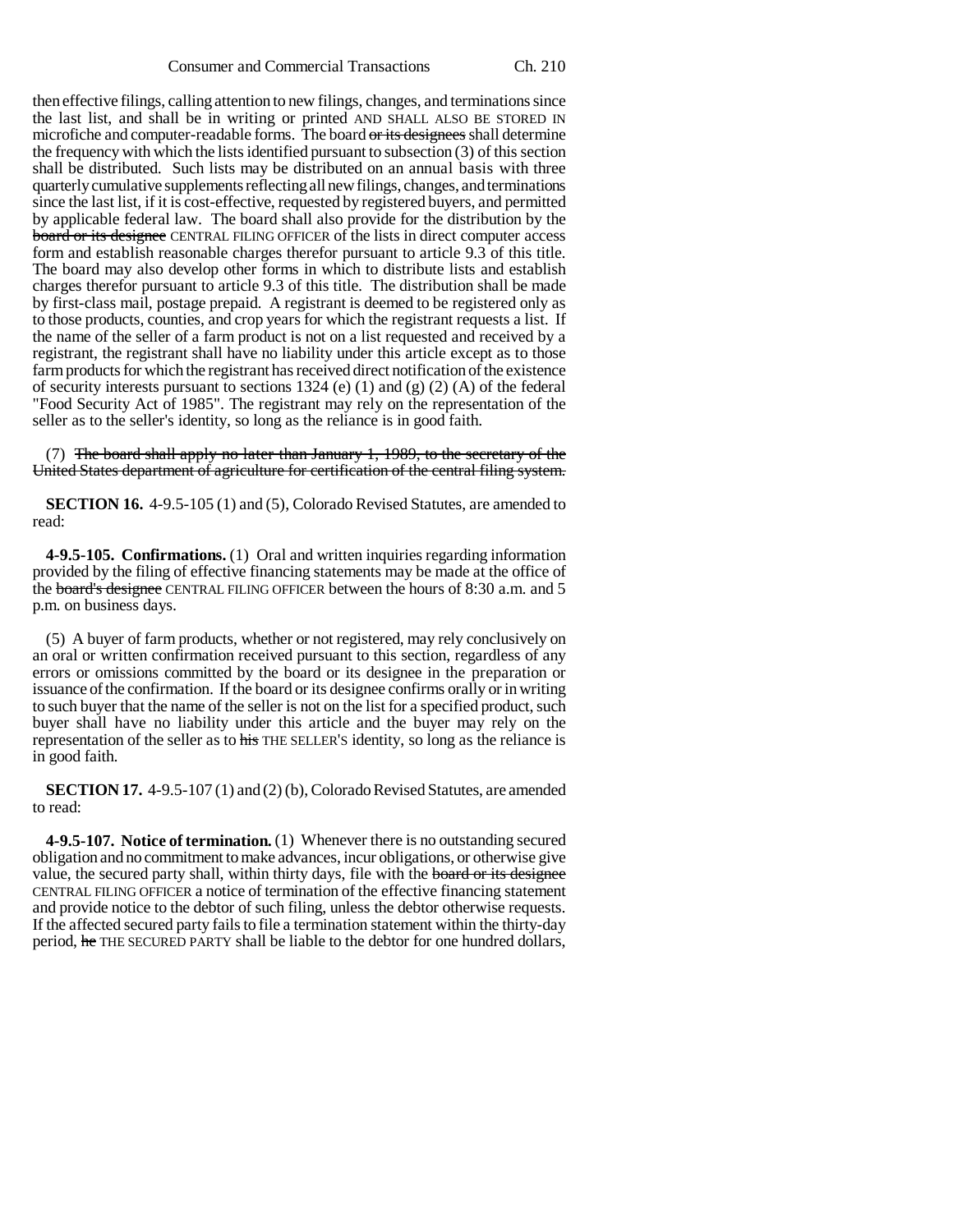and, in addition, for any loss caused to the debtor by such failure.

(2) (b) Termination shall be effective as of the date and hour of filing the notice with the **board or its designee** CENTRAL FILING OFFICER.

**SECTION 18.** 4-9.5-108 (1), Colorado Revised Statutes, is amended to read:

**4-9.5-108. Filings generally.** (1) The board or its designee or, pursuant to section  $4-9.5-104$  (1) (a), the county clerk and recorder or the secretary of state CENTRAL FILING OFFICER shall accept for filing all filings pursuant to this title during regular business hours. The board or its designee or, pursuant to section  $4-9.5-104(1)(a)$ , the county clerk and recorder or the secretary of state CENTRAL FILING OFFICER shall record the date and hour of the filing of such statements. In the event of an electronic filing made other than during regular business hours, the county clerk and recorder or the secretary of state CENTRAL FILING OFFICER shall record the date of filing as follows: If an electronic filing is made other than during the regular business hours of the filing office, the date of filing shall be the day on which such office next commences business, and the hour of filing shall be the commencement of business on such day. All filings made pursuant to this title that are filed as paper documents and not electronically shall be filed in duplicate, and one copy of the statement shall be returned to the filing party stamped to show the time of receipt thereof OF THE FILING. All filings shall be submitted for filing on forms prescribed by the board. NOTHING IN THIS SECTION SHALL BE CONSTRUED TO REQUIRE THE CENTRAL FILING OFFICER TO ACCEPT FOR FILING ANY ITEM THE REJECTION OF WHICH IS REQUIRED OR PERMITTED UNDER SECTION 4-9-403.5.

**SECTION 19.** 4-9.5-110, Colorado Revised Statutes, is amended BY THE ADDITION OF A NEW SUBSECTION to read:

**4-9.5-110. Fees - rules - federal certification.** (4) IF REQUIRED BY THE FEDERAL "FOOD SECURITY ACT OF 1985", THE BOARD SHALL APPLY, NO LATER THAN JULY 31, 1999, TO THE SECRETARY OF THE UNITED STATES DEPARTMENT OF AGRICULTURE FOR CERTIFICATION THAT THE CENTRAL FILING OFFICER AND THE CENTRAL FILING SYSTEM, AS MODIFIED BY LEGISLATIVE ENACTMENTS EFFECTIVE JANUARY 1, 2000, CONTINUE TO COMPLY WITH THE REQUIREMENTS OF SUCH FEDERAL LAW.

**SECTION 20.** 4-11-102 (1), (3), and (4), Colorado Revised Statutes, are amended to read:

**4-11-102. Fees for filing, indexing, and furnishing data.** (1) The filing officer shall charge a uniform fee in accordance with the following schedule:

(a) For filing, indexing, and furnishing filing data for an original financing statement, pursuant to section 4-9-403 OR AN ORIGINAL EFFECTIVE FINANCING STATEMENT PURSUANT TO SECTION 4-9.5-108: Fifteen dollars.

(a.5) (I) For filing a continuation statement between July 1, 1996, and December 31, 1997: Five dollars.

(II) For filing, indexing, and furnishing filing data for a continuation statement, except between July 1, 1996, and December 31, 1997: Fifteen dollars.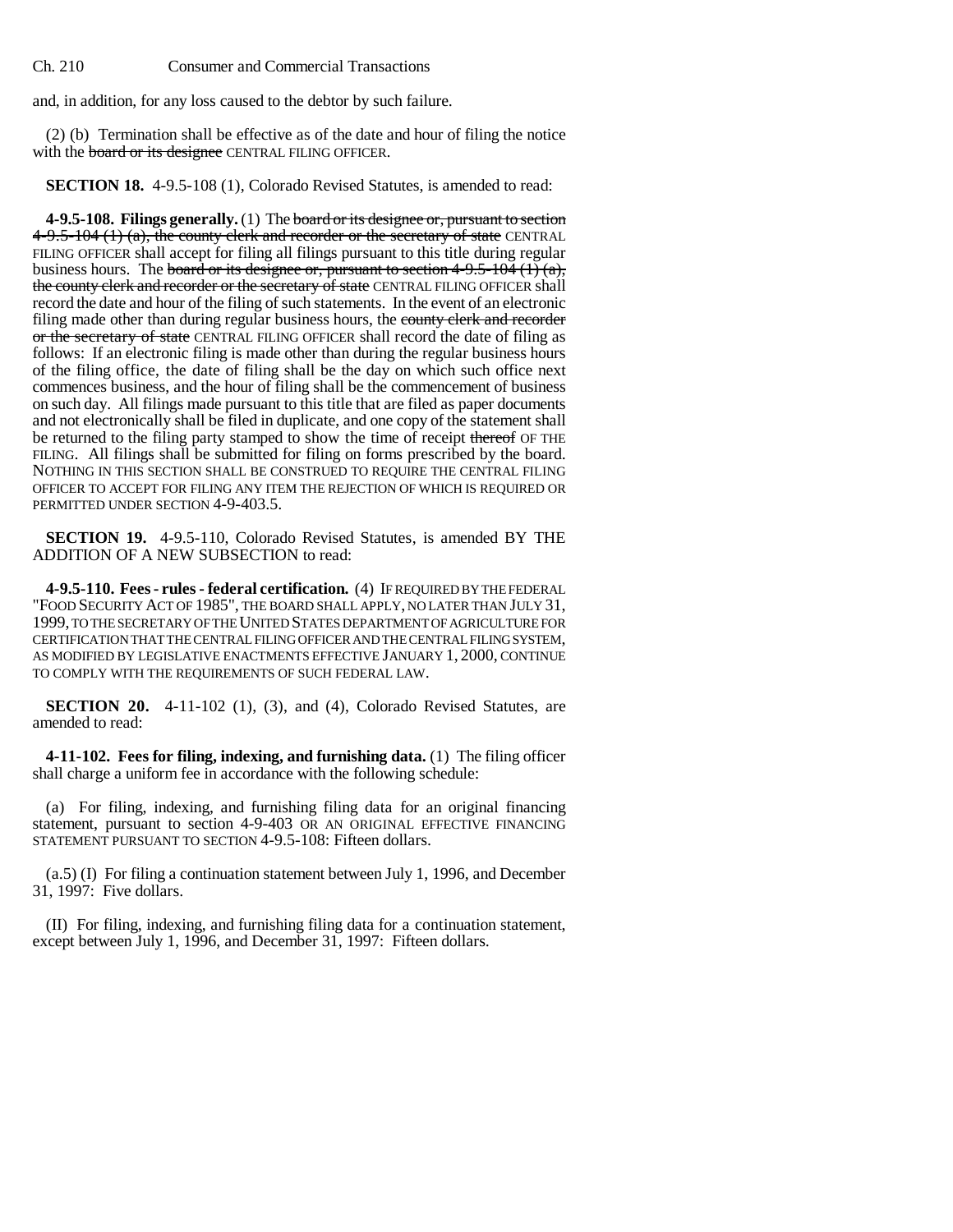(b) For filing and indexing a separate statement of assignment pursuant to section 4-9-404 (1) OR 4-9.5-108: Fifteen dollars.

(c) For filing and indexing a termination statement pursuant to section 4-9-404  $(2)$ OR 4-9.5-107: Fifteen dollars.

(d) For filing, indexing, and furnishing filing data for a financing statement indicating an assignment of a security interest in the collateral described in the statement, pursuant to section 4-9-405 (1) OR 4-9.5-108: Fifteen dollars.

(e) For filing, indexing, and furnishing filing data for a separate written statement of assignment, pursuant to section 4-9-405 (2) OR 4-9.5-108: Fifteen dollars.

(f) For filing and noting a statement releasing all or a part of any collateral described in a filed financing statement, pursuant to section 4-9-406 OR 4-9.5-108: Fifteen dollars.

(g) (I) For issuance of a certificate, pursuant to section 4-9-407 (2): Five dollars for the first year searched, plus two dollars for each additional year searched.

(II) For furnishing a copy of any filed financing statement or other statement, pursuant to section 4-9-407 (2): One dollar AND twenty-five cents per page, plus one dollar for certifying such copy and affixing the seal thereto.

(h) (Deleted by amendment, L. 91, p. 707, § 1, effective July 1, 1991.)

(3) When a document is not submitted on a standard form established by the central indexing system board CENTRAL FILING OFFICER for such purpose, the filing officer shall charge a five-dollar fee in addition to any other fee imposed pursuant to this section for filing, indexing, and furnishing data pursuant to subsection SUBSECTIONS (1) (a), (1) (a.5) (II), (1) (b), (1) (c), (1) (d), (1) (e), and (1) (f) of this section.

(4) Notwithstanding the amount specified for any fee in subsection (1) of this section, the secretary of state CENTRAL INFORMATION SYSTEM BOARD, CREATED IN SECTION 4-9.3-103, SHALL, by rule or as otherwise provided by law,  $\frac{m}{m}$  reduce the amount of one or more of the fees if necessary pursuant to section 24-75-402 (3), C.R.S., to reduce the uncommitted reserves of the fund to which all or any portion of one or more of the fees is credited. After the uncommitted reserves of the fund are sufficiently reduced, the secretary of state by rule or as otherwise provided by law CENTRAL INFORMATION SYSTEM BOARD may increase the amount of one or more of the fees as provided in section 24-75-402 (4), C.R.S.

**SECTION 21.** 14-10-122 (1.5) (c), (1.5) (e) (II), and (1.5) (i), Colorado Revised Statutes, are amended to read:

**14-10-122. Modification and termination of provisions for maintenance, support, and property disposition - automatic lien.** (1.5) (c) **Lien on personal property other than wages and moneys held by a financial institution as defined by 42 U.S.C. sec. 669 (d) or motor vehicles.** (I) To evidence a lien on personal property, other than wages and moneys held by a financial institution as defined in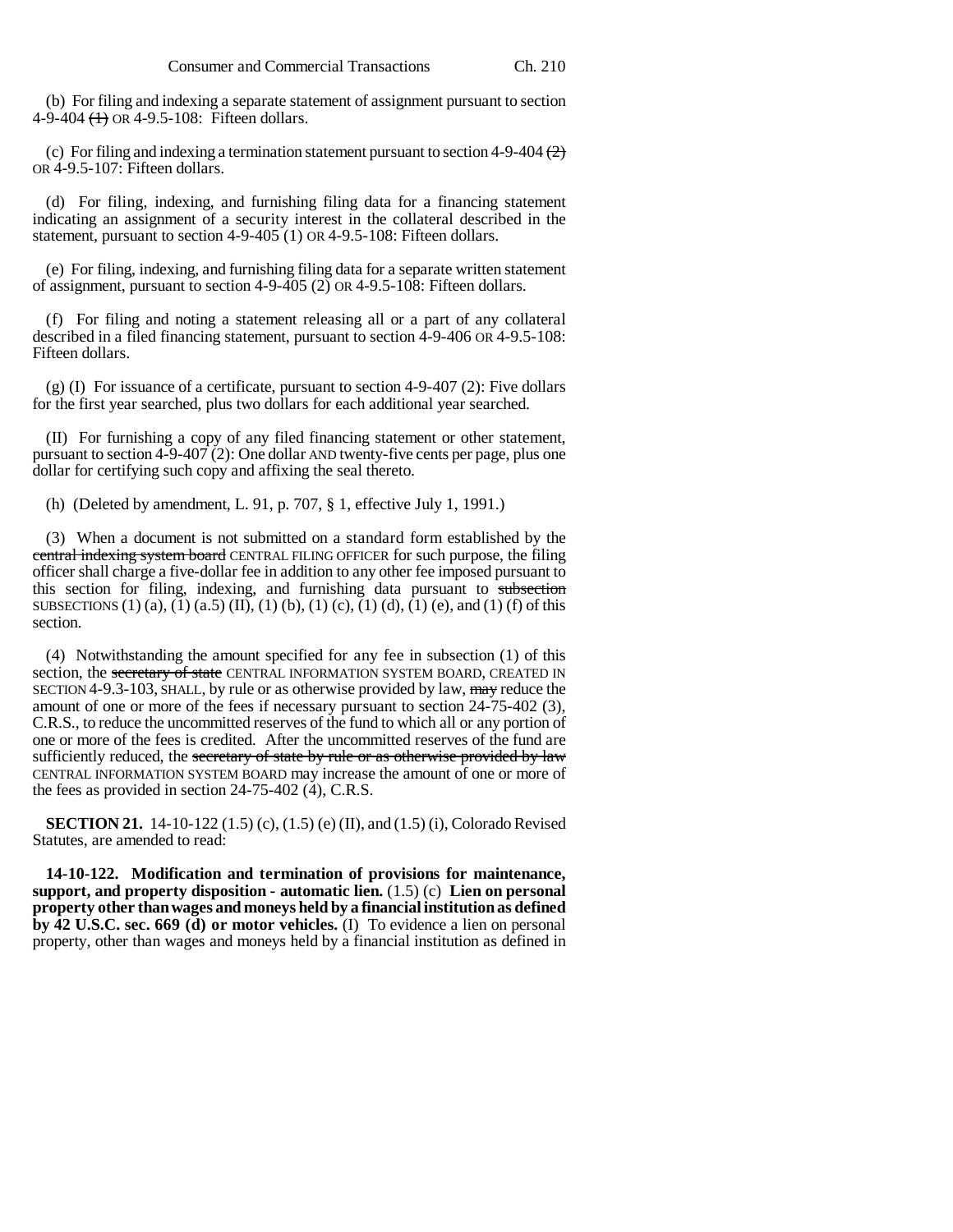section 42 U.S.C. sec. 669 (d) or motor vehicles, created pursuant to this subsection (1.5), the state child support enforcement agency shall file a notice of lien with the central indexing system board established pursuant to section 4-9.3-103, C.R.S. CENTRAL FILING OFFICER DESIGNATED PURSUANT TO SECTION 4-9.3-103 (1) (j), C.R.S., by means of direct electronic data transmission. From the time of filing the notice of lien with the central indexing system FILING OFFICER, such lien shall be an encumbrance in favor of the obligee, or the assignee of the obligee, and shall encumber all personal property or any interest of the obligor in any personal property.

(II) The lien on personal property created by this section shall remain in effect twelve years or until all past-due amounts are paid, including any accrued interest and costs, without the necessity of renewal. Within twenty calendar days after satisfaction of the debt or debts described in the notice of lien, the state child support enforcement agency shall file a release of lien with the central indexing system board FILING OFFICER. The filing of such a release of lien shall be conclusive evidence that the lien is extinguished.

(III) The state child support enforcement agency shall be exempt from paying a fee for the filing of notices of liens or releases of liens with the central indexing system FILING OFFICER pursuant to this paragraph (c).

(IV) For purposes of this paragraph (c), "personal property" means property that the child support enforcement agency has determined has a net equity value of not less than five thousand dollars at the time of the filing of the notice of lien with the central indexing system FILING OFFICER.

(e) **Priority of a lien.** (II) A lien on personal property, other than motor vehicles, created pursuant to this section shall be in effect for twelve years or until all past-due amounts are paid and shall have priority from the time the lien is filed with the central indexing system FILING OFFICER over all unfiled liens and all subsequent filed or unfiled liens, except such liens as may be exempted by regulation of the state board of human services. A lien on personal property arising pursuant to this subsection (1.5) shall expire at the conclusion of twelve years and may not be extended or renewed beyond that period of time.

(i) **No liability.** No clerk and recorder, authorized agent as defined in section 42-6-102 (1), C.R.S., financial institution, lienholder, or central indexing system personnel FILING OFFICER, NOR ANY EMPLOYEE OF ANY OF SUCH PERSONS OR ENTITIES, shall be liable for damages for actions taken in good faith compliance with this subsection (1.5).

**SECTION 22.** 24-21-104 (3) (f) (II), Colorado Revised Statutes, is amended to read:

**24-21-104. Fees of secretary of state - repeal.** (3) (f) With respect to the moneys collected by the office of the secretary of state pursuant to section 4-11-102  $(1)$  (a), (1) (a.5) (II), (1) (b), (1) (c), (1) (d), (1) (e), and (1) (f), C.R.S.:

 $(II)$  (A) Three of every fifteen dollars shall be transferred to the central indexing INFORMATION system cash fund, created in section 4-9.3-105, C.R.S. Such moneys shall be separately accounted for within such fund and used for revenue sharing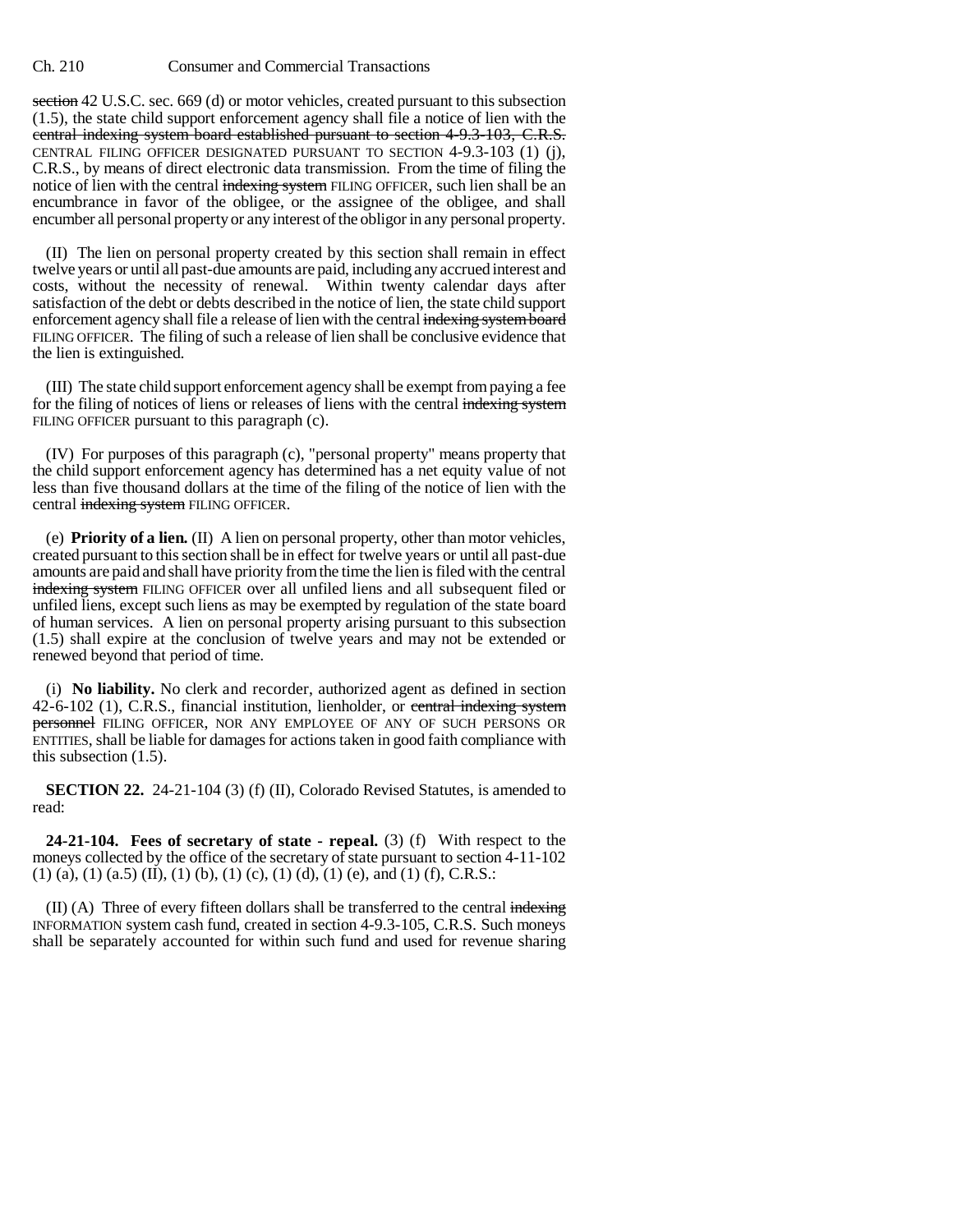purposes with the counties of this state, as determined by the central indexing INFORMATION system board.

(B) THIS PARAGRAPH (f) IS REPEALED, EFFECTIVE JANUARY 1, 2000.

**SECTION 23.** 38-25-102 (2), Colorado Revised Statutes, is amended, and the said 38-25-102 is further amended BY THE ADDITION OF A NEW SUBSECTION, to read:

**38-25-102. Federal liens - places of filing - definition.** (2) Notices of federal liens upon personal property, whether tangible or intangible, for obligations payable to the United States and certificates and notices affecting the liens shall be filed as follows:

(a) If the person against whose interest the lien applies is a corporation,  $\sigma$ partnership, OR LIMITED LIABILITY COMPANY whose principal CHIEF executive office is in this state, as these entities are defined in the internal revenue laws of the United States, in the office of the secretary of state CENTRAL FILING OFFICER;

(b) If the person against whose interest the lien applies is a trust that is not covered by paragraph (a) of this subsection  $(2)$ , in the office of the secretary of state CENTRAL FILING OFFICER;

(c) If the person against whose interest the lien applies is the estate of a decedent, in the office of the secretary of state CENTRAL FILING OFFICER;

(d) In all other cases, the notice of lien shall be recorded in the office of the county clerk and recorder of the county where the person against whose interest the lien applies resides at the time of recording of the notice of lien.

(2.5) AS USED IN THIS ARTICLE, UNLESS THE CONTEXT OTHERWISE REQUIRES, "CENTRAL FILING OFFICER" MEANS THE CENTRAL FILING OFFICER DESIGNATED PURSUANT TO SECTION 4-9.3-103, C.R.S.

**SECTION 24.** 38-25-104 (1) (a), the introductory portion to 38-25-104 (2), and 38-25-104 (4), Colorado Revised Statutes, are amended to read:

**38-25-104. Duties of filing officer.** (1) If a notice of federal lien, a refiling of a notice of federal lien, or a notice of revocation of any certificate described in subsection (2) of this section is presented to a filing officer who is:

(a) The secretary of state CENTRAL FILING OFFICER, then the secretary of state CENTRAL FILING OFFICER shall cause the notice to be marked, held, and indexed in accordance with the provisions of section 4-9-403 (4), C.R.S., as if the notice were a financing statement within the meaning of such section; or

(2) If a certificate of release, nonattachment, discharge, or subordination of any lien is presented to the secretary of state CENTRAL FILING OFFICER for filing, the secretary of state CENTRAL FILING OFFICER shall:

(4) Upon request of any person, the filing officer shall issue a certificate showing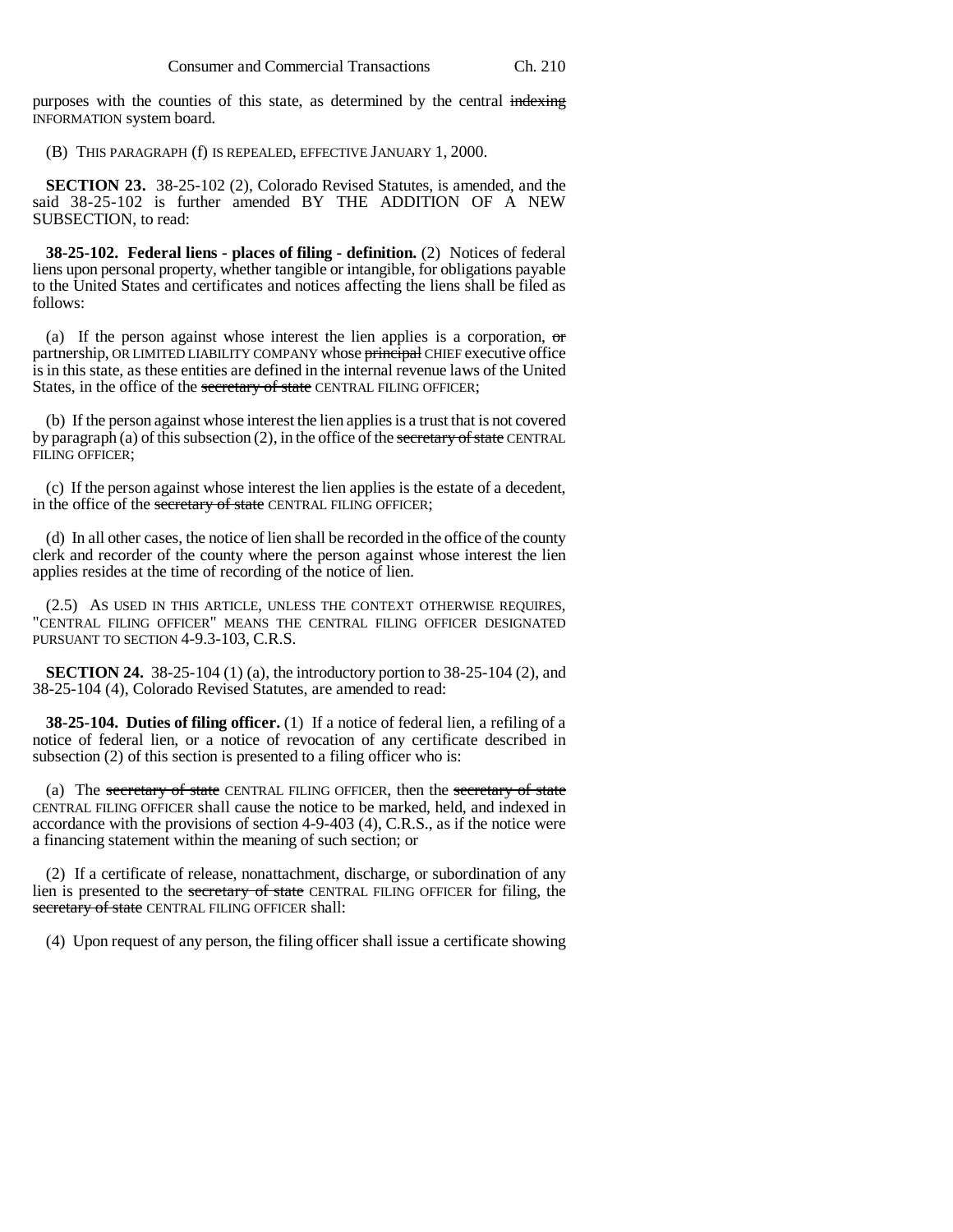whether there is on file, or recorded on the date and hour stated therein, any notice of lien or certificate or notice affecting any lien filed under this article, naming a particular person and, if a notice or certificate is on file, giving the date and hour of filing of each notice or certificate. The fee for the issuance of a certificate by the secretary of state CENTRAL FILING OFFICER shall be determined and collected pursuant to section 24-21-104 (3), C.R.S., and the fee for the issuance of a certificate by a county clerk and recorder shall be the same as provided in section 4-11-102 (1) (g) (I), C.R.S. Upon request, the filing officer shall furnish a copy of any notice of federal lien or notice or certificate affecting a federal lien. The fee for furnishing and for certifying such copy and affixing the seal thereto shall be determined and collected pursuant to section 24-21-104 (3), C.R.S., if furnished by the secretary of state CENTRAL FILING OFFICER, and the said fee shall be the same as provided in section 4-11-102 (1) (g) (II), C.R.S., if furnished by a county clerk and recorder.

**SECTION 25.** 38-25-105 (1) (c), Colorado Revised Statutes, is amended to read:

**38-25-105. Fees.** (1) (c) When the filing officer is the secretary of state CENTRAL FILING OFFICER, the fees required by this subsection (1) shall be determined and collected pursuant to section 24-21-104 (3), C.R.S.

**SECTION 26.** 38-25-106, Colorado Revised Statutes, is amended to read:

**38-25-106. Lien not valid until notice filed.** Prior to the time of the filing of a notice of lien in the office of the secretary of state CENTRAL FILING OFFICER or the county clerk and recorder, as the case may be, the same LIEN shall not be valid as against any mortgagee, purchaser, or judgment creditor.

**SECTION 27.** 38-27-102, Colorado Revised Statutes, is amended to read:

**38-27-102. Notice of lien.** Such lien shall take effect if, prior to any such judgment, settlement, or compromise, a written notice of lien containing the name and address of the injured person, the date of the accident, the name and location of the hospital, and the name of the person alleged to be liable to the injured person for the injuries received is filed by the hospital in the office of the secretary of state CENTRAL FILING OFFICER DESIGNATED PURSUANT TO SECTION 4-9.3-103,C.R.S. Hospital liens properly recorded with the division of insurance prior to July 1, 1994, shall be valid and enforceable without filing with the office of the secretary of state. Within ten days after such filing, the hospital shall mail by certified mail, return receipt requested, a copy of said notice to such injured person at the last address provided to the hospital by such person, to his or her attorney, if known, to the persons alleged to be liable to such injured person for the injuries sustained, if known, and to the insurance carriers, if known, which have insured such persons alleged to be liable against such liability. If an action for damages on account of such injuries or death is pending, the requirements of notice contained in this section shall be satisfied by the filing of the said notice of lien in the pending action, with copies thereof to the attorneys of record for the parties thereto.

**SECTION 28.** Appropriation - adjustments to the 1999 long bill. (1) (a) In addition to any other appropriation, there is hereby appropriated, out of any moneys in the secretary of state cash fund not otherwise appropriated, to the department of state, for the fiscal year beginning July 1, 1999, the sum of eighty-nine thousand three